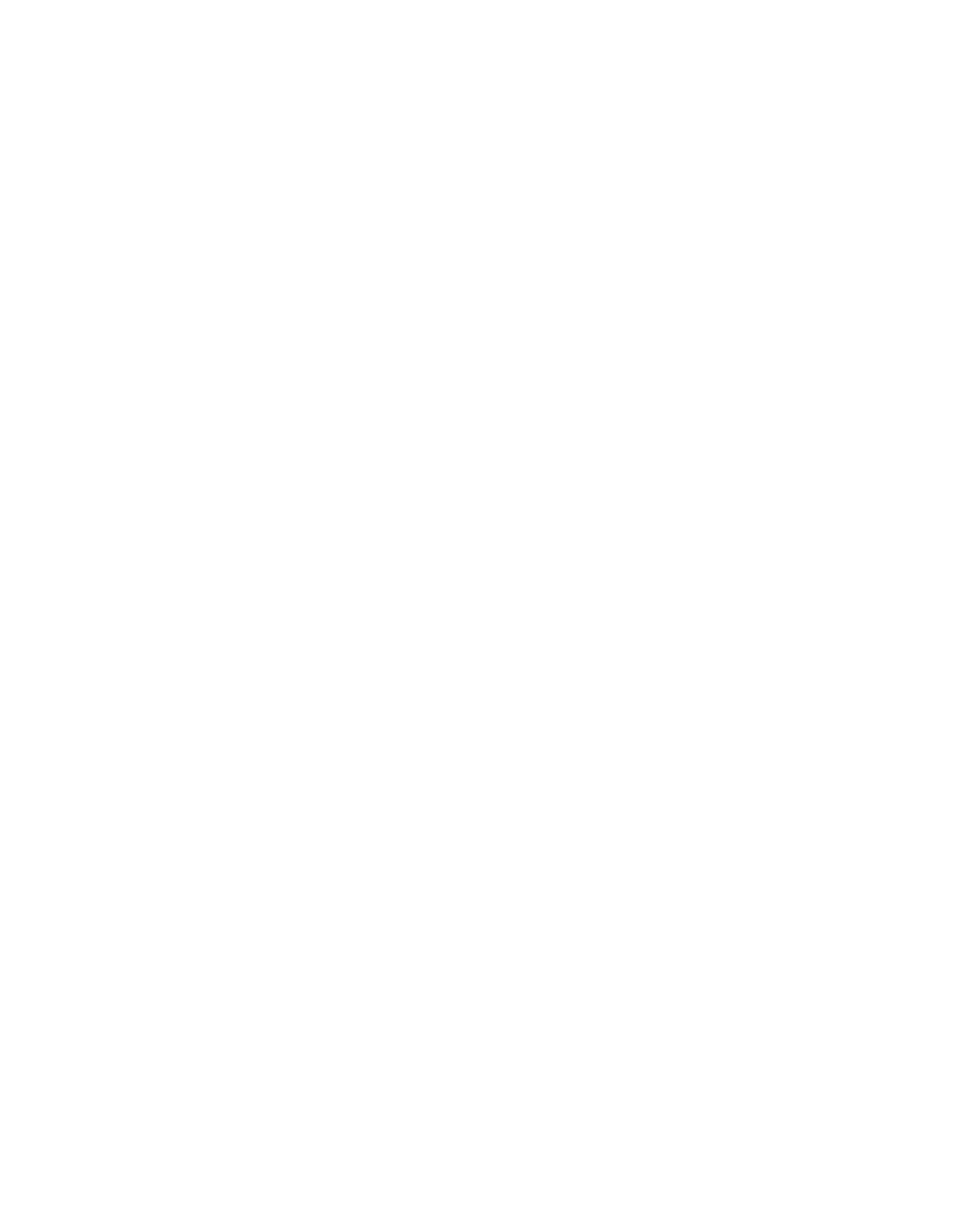# **Case study report - Reprocover**

*Good practice of circular economy business models*

**As part of the TRANSFORM-CE project, several case studies are done to benchmark existing circular economy business models. This document covers the results of the case study conducted at Reprocover, based in Belgium. A total of 20 case studies will be done, with five cases per country (The Netherlands, Germany, Belgium and the United Kingdom).**

- **Date** June September 2021
- **Authors** Soumaya Lafqir, Olivier Talon, Lisa Vuylsteker
- **Deliverable** WPT3 D2.1 Benchmarking existing circular economy (CE) business models







This research has been conducted as part of the TRANSFORM-CE project. The Interreg North-West Europe support for the production of this publication does not constitute an endorsement of the contents which reflects the views only of the authors, and the Programme cannot be held responsible for any use which may be made of the information contained therein. More information about the project can be found on **[www.nweurope.eu/transform-ce](https://hogeschoolutrecht-my.sharepoint.com/personal/malou_vandervegt_hu_nl/Documents/Documenten/www.nweurope.eu/transform-ce)**. TRANSFORM-CE is supported by the Interreg North-West Europe programme as part of the European Regional Development Fund (ERDF).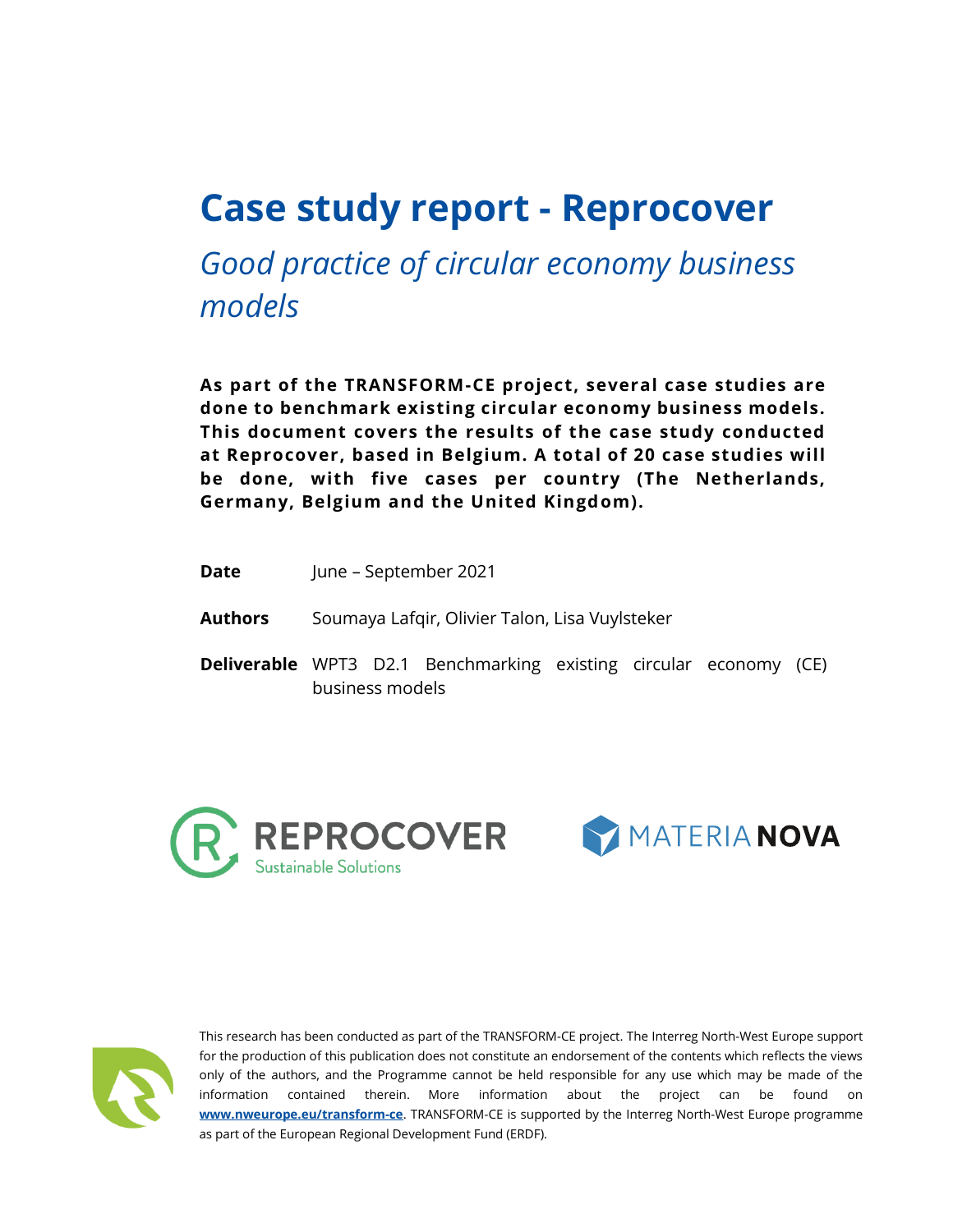

# **Table of contents**

|  | 1. Introduction and method                                                                                                          | 5                    |
|--|-------------------------------------------------------------------------------------------------------------------------------------|----------------------|
|  | 1.1 Goal of case study<br>1.2 Company background<br>1.3 Case study process                                                          | 5<br>5<br>6          |
|  | 2. Circularity of business model                                                                                                    | 8                    |
|  | 3. Circularity in the value chain                                                                                                   |                      |
|  | Material and value flow map<br>3.1<br>3.2 Circular strategies                                                                       | 15<br>16             |
|  | 4. Circularity of operational activities                                                                                            |                      |
|  | 4.1 Operational process map<br>4.2 Circular sourcing and design<br>4.3 Production process<br>4.4 Quality assurance and product sale | 18<br>19<br>20<br>22 |
|  | 5. Conclusion and recommendations                                                                                                   | 24                   |
|  | 5.1 Strengths for circularity<br>5.2 Barriers and enablers for circularity<br>5.3 Opportunities for circularity                     | 24<br>24<br>26       |
|  | <b>References</b>                                                                                                                   | 27                   |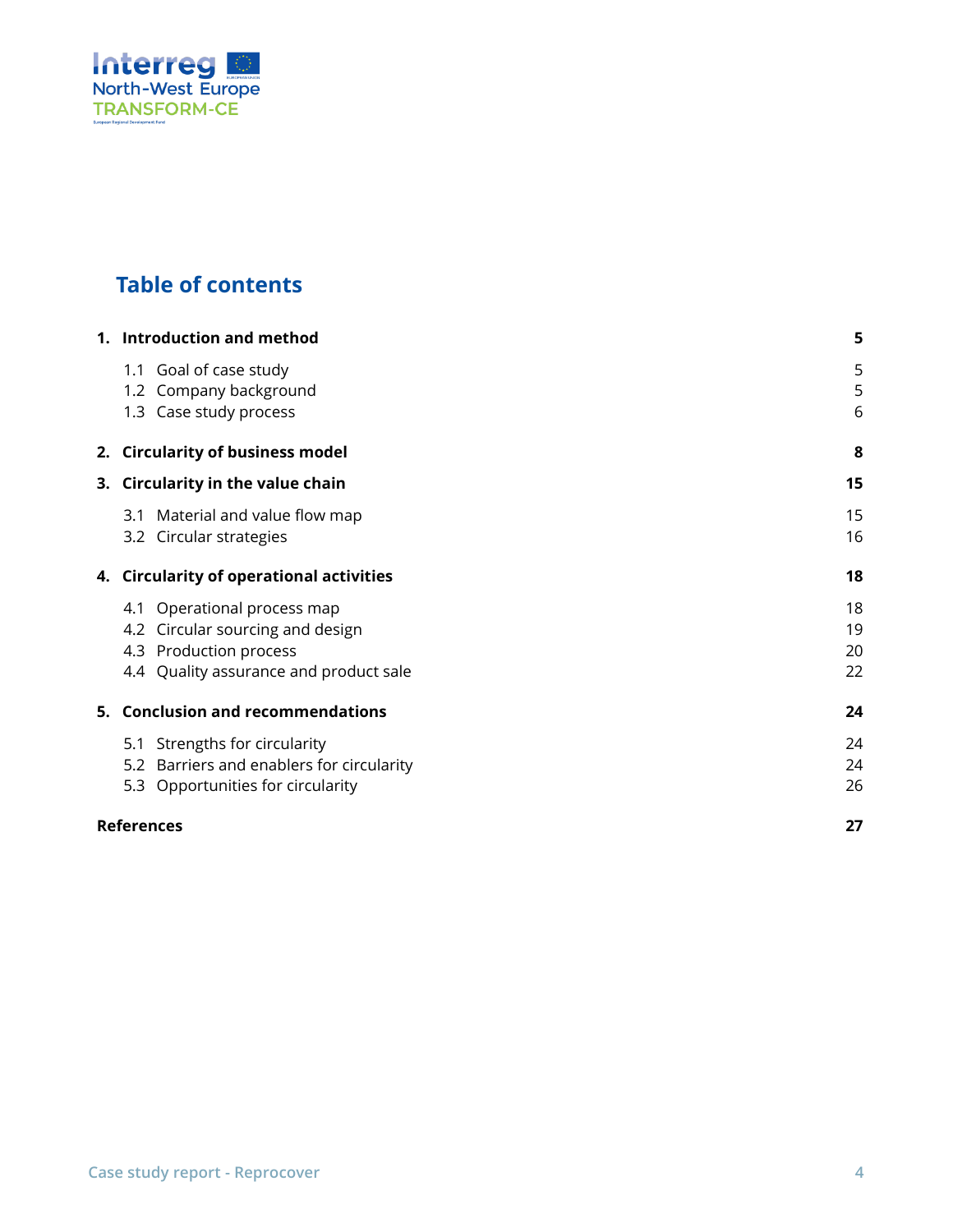

## <span id="page-4-0"></span>**1. Introduction and method**

#### <span id="page-4-1"></span>**1.1 Goal of case study**

TRANSFORM-CE is an international research project which researches amongst others successful applications of circular business models, barriers, enablers and needs for circularity, and offers in-depth support for the uptake of recycled feedstock by businesses. A core part of the project is to provide advice to businesses on their way to transition towards a circular economy (CE). In order to help businesses with developing circular business models (CBM's), it is first important to benchmark existing CBM's of companies. This is done by conducting case study projects with 20 selected businesses throughout North-West Europe. The aim is to provide participating businesses with an in-depth analysis of their current situation and business model, to identify opportunities and provide recommendations for facilitating the transition towards a CBM for these and other companies. The case studies also present a unique opportunity to study barriers, enablers and needs for circularity (and recycling) in more detail.

#### <span id="page-4-2"></span>**1.2 Company background**

Reprocover is a small company located in Verviers, province of Liège, Belgium. It manufactures multiple solutions in reprocessed thermosets proposed mainly for railways and roads. Its activity started in 2017 after identifying thermoset waste flows that were not valued. Looking for a way of valorisation, the Reprocover team discovered that those materials showed useful properties, especially in infrastructure applications, having mechanical resistance similar to that of concrete though being far much lighter, and found out a way of recycling them. In this way, local waste collectors (distance < 500 km) provide Reprocover with used thermosets, to be transformed into usable objects.

| <b>Topic</b>                                                    | <b>Information</b>                                                                                                                                                                                |
|-----------------------------------------------------------------|---------------------------------------------------------------------------------------------------------------------------------------------------------------------------------------------------|
| Company name                                                    | Reprocover                                                                                                                                                                                        |
| Website                                                         | https://reprocover.eu/                                                                                                                                                                            |
| Country                                                         | Belgium                                                                                                                                                                                           |
| Size of company<br>(0-10, 10-200, 200-500, 500+ employees)      | $0 - 10$                                                                                                                                                                                          |
| Mission/vision                                                  | "Reprocover recovers your waste in order to give them a new<br>life in useful products for your company"<br>"Reprocover might design with you all type of solutions as part<br>of its production" |
| Product category                                                | Road and railway solutions (gutters, fire hydrant,<br>level<br>crossings, etc.)                                                                                                                   |
| Production/operational process                                  | Mixing and compression moulding                                                                                                                                                                   |
| Recycled thermoset from post-industrial waste<br>Used materials |                                                                                                                                                                                                   |

#### *Table 1: Overview of company*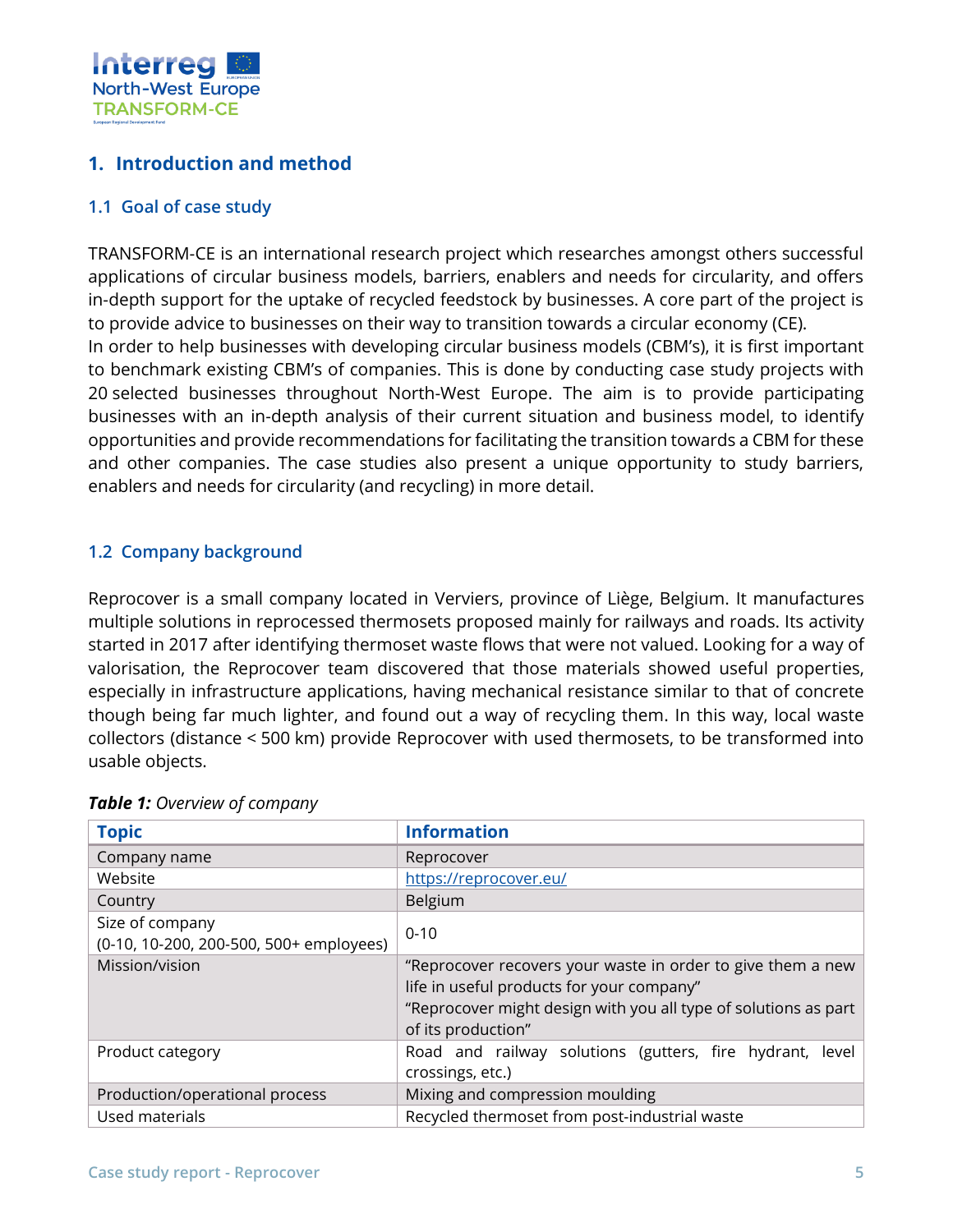

## <span id="page-5-0"></span>**1.3 Case study process**

The case study has been carried out between June and September 2021. The case study process is structured in four steps<sup>1</sup>, with an iterative approach at the end of each step. The first step (circularity of the business model) aims at creating a general overview of the company, the context and its (circular) business model, to capture how the company creates and delivers value. The second step (circularity in the value chain) involves a circularity assessment of the company and its activities in the value chain. The third step (circularity of operational activities) is focussed on the circularity of the company's operational activities. The last step involves a wrap-up of the results and concludes with the case company's strengths regarding circularity, an overview of the barriers and enablers for circularity, and opportunities for further enabling circularity. The final result is a case study description, covering the previously established information.

An overview of the case study analysis process is shown in figure 1 on the next page. To obtain the results, each of the three steps is divided into four sub steps: 1) desk research and preparation; 2) interview; 3) reporting results; 4) iteration of results. More information about the process and the steps needed for receiving the results can be found in a separate document ('case study methodology') explaining the case study process in more detail. Three interviews are conducted for this case study, with one interview per step and the interviewed persons each having a different function and responsibility within the company. Table 2 gives an overview of the interviewed persons for Reprocover.

|                                                       | <b>Interviewed person</b> | <b>Function</b>                  |
|-------------------------------------------------------|---------------------------|----------------------------------|
| Interview 1: Circularity<br>of business model         | Charles Göbbels           | Chief executive officer          |
| Interview 2: Circularity<br>in the value chain        | Philippe Sante            | Quality manager                  |
| Interview 3: Circularity<br>of operational activities | Jérémy Albert             | R&D and Production chief officer |

| Table 2: Overview of interviewed people |  |
|-----------------------------------------|--|
|-----------------------------------------|--|

<sup>&</sup>lt;sup>1</sup> We make grateful use of insights and methods derived from previous research, in particular the case study method of R2π (2017, 2019), the work of Circulab (2020) and the Ellen MacArthur Foundation (2017, 2019). TRANSFORM-CE case studies' methodology and templates were developed by TRANSFORM-CE partner Hogeschool Utrecht (NL).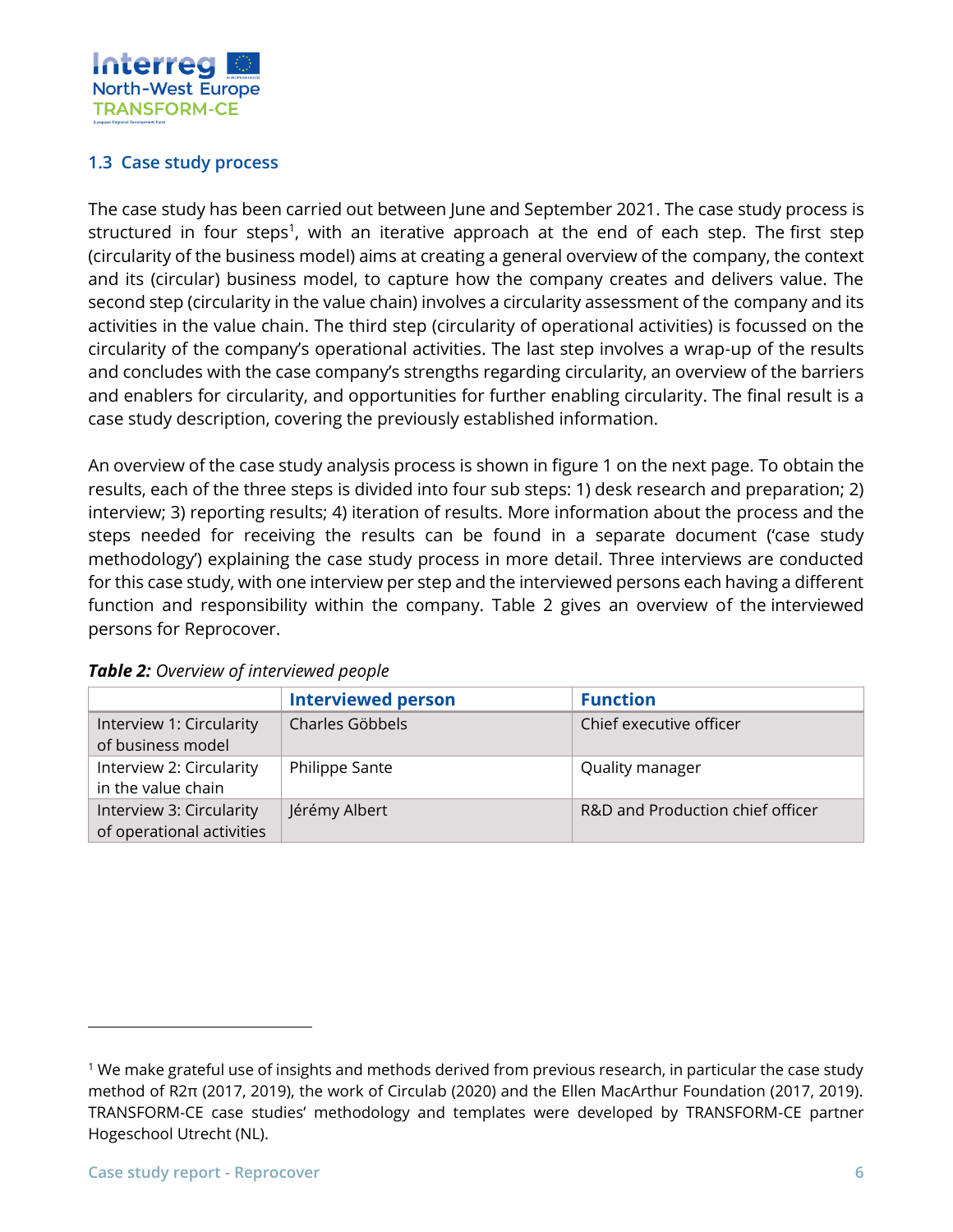



**Figure 1:** Overview of case study process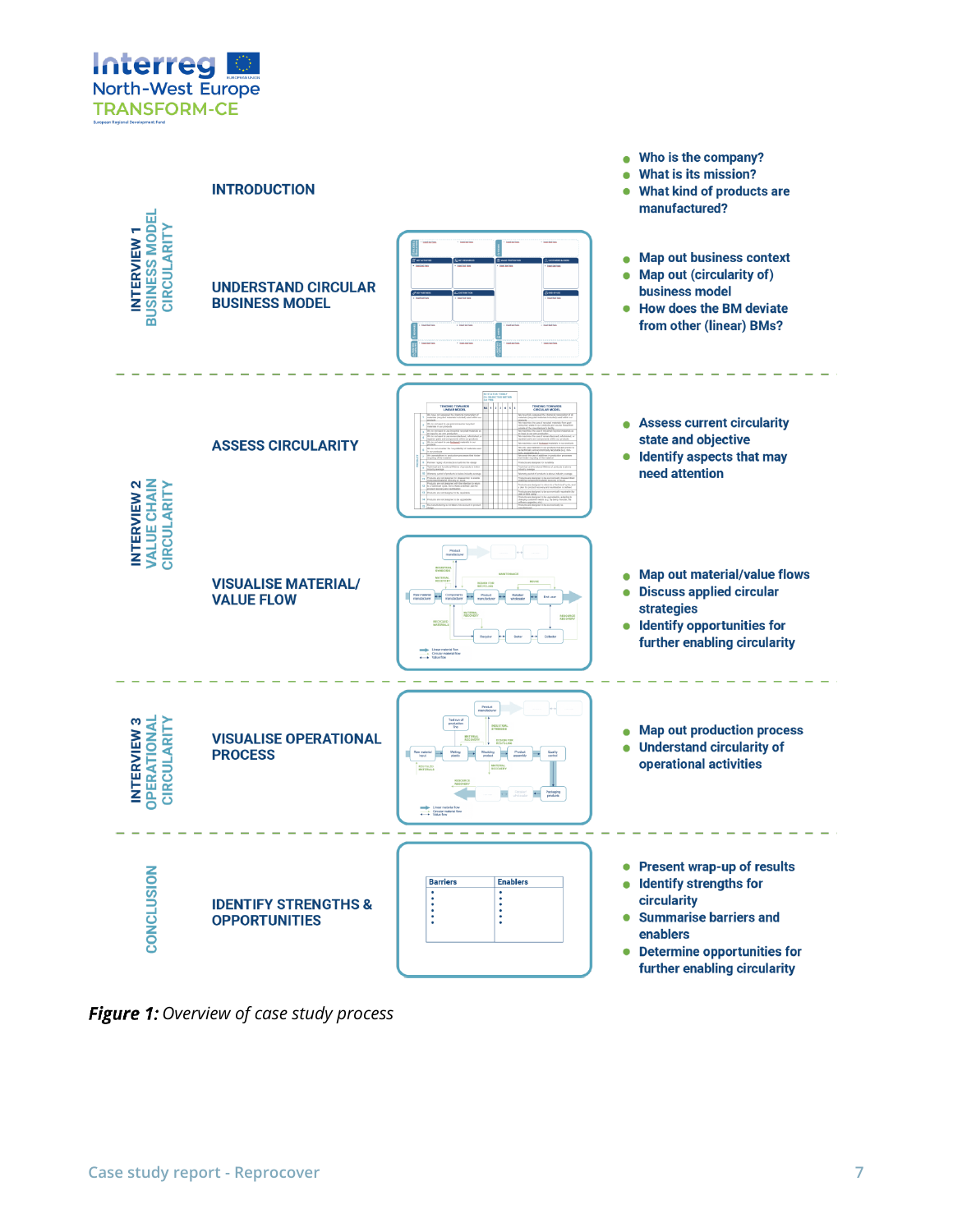

## <span id="page-7-0"></span>**2. Circularity of business model**

The first step aims at creating an overview of the company's business model and the context in which it operates, to capture how the company creates and delivers value for circularity.

The circularity of the business model is investigated by using a circular business model canvas (CBMC). This model is created for the purpose of this study and shows how the company creates, delivers, and captures value, highlighting circularity aspects of the business. The CBMC of Reprocover is visible in figure 2 and a description of each element is given below.

#### Circular Business Model Canvas - Reprocover

| Policies & regulations                                                                                                                                                                                                                                   |                                                                  | <b>Trends</b>                                                                                                                                                                                                                                            |                                                                                                                                                                        |  |
|----------------------------------------------------------------------------------------------------------------------------------------------------------------------------------------------------------------------------------------------------------|------------------------------------------------------------------|----------------------------------------------------------------------------------------------------------------------------------------------------------------------------------------------------------------------------------------------------------|------------------------------------------------------------------------------------------------------------------------------------------------------------------------|--|
| ·Polyurethanes may be banned in the future with the REACH<br>regulations                                                                                                                                                                                 |                                                                  | ·Virgin material still has more success than recycled one<br>because generally cheaper and more performant                                                                                                                                               |                                                                                                                                                                        |  |
|                                                                                                                                                                                                                                                          | · Lack of standards for recycled product in the targeted sectors | ·New technologies for separation of composites are being                                                                                                                                                                                                 |                                                                                                                                                                        |  |
| ·General vagueness on the different actors and procedures /<br>laws on waste and recycling                                                                                                                                                               |                                                                  | developed (solvolyse)                                                                                                                                                                                                                                    |                                                                                                                                                                        |  |
| <b>Key activities</b>                                                                                                                                                                                                                                    | <b>Key resources</b>                                             | <b>Value</b> proposition                                                                                                                                                                                                                                 | <b>Customers &amp; users</b>                                                                                                                                           |  |
| · Railways and roads<br>accessories (gutters, fire<br>hydrant, level crossings,<br>concrete replacement, etc.)<br>·Decorating items (ashtrays,<br>coasters, etc.)                                                                                        | ·Waste thermoset<br>·Virgin polyurethane binder<br>-Rubber       | ·Prefabricated products<br>catalogue as well as bespoke<br>solutions<br>Durable solutions for<br>societies concerning their<br>waste<br>.On-site help during the<br>installation of the product<br>Replacement of the product<br>if damaged or defaulted | · Public organisations<br>(railway sector like SNCB,<br>Infrabel, or waste<br>intercommunal companies like<br>$Id$ elux $)$<br>·Private individuals (MAYEKO<br>DESTGN) |  |
| <b>Key partners</b>                                                                                                                                                                                                                                      | Distribution                                                     | $\cdot$ 2 to 10 years warranty                                                                                                                                                                                                                           | End-of-use                                                                                                                                                             |  |
| -Waste collectors (Suez.<br>Renewi)<br>-R&D centres                                                                                                                                                                                                      | Specialised distributors<br>(St-Gobain, etc.)<br>-Online shop    | Great collaboration with<br>clients and suppliers                                                                                                                                                                                                        | .Consumers are aware of a<br>possibility to take back<br>products at end-of-life                                                                                       |  |
| ·Universities<br><b>Clusters</b><br>-Public organisations                                                                                                                                                                                                | -Delivery on construction<br>site (by lorry)                     | Costs & Revenues<br>·Need for subventions (like<br>cluster projects,<br>technological check)                                                                                                                                                             | ·If thrown away, back in the<br>cycle of waste collection<br>and in the production line<br>-RFID chip could improve<br>traceability, but clients do<br>not want it     |  |
| <b>Positive impacts</b>                                                                                                                                                                                                                                  |                                                                  | <b>Negative impacts</b>                                                                                                                                                                                                                                  |                                                                                                                                                                        |  |
| .Contributes to limit plastic waste<br>·Possible to use local resources and deliver locally<br>.Photovoltaic panels installation (80% of energy consumption)<br>·Professional reinsertion (workers)<br>.Desk and maintenance waste (metal, oil) recycled |                                                                  | . Use of energy (generator for grinding unit) and transportation                                                                                                                                                                                         |                                                                                                                                                                        |  |

**Figure 2: CBMC of Reprocover**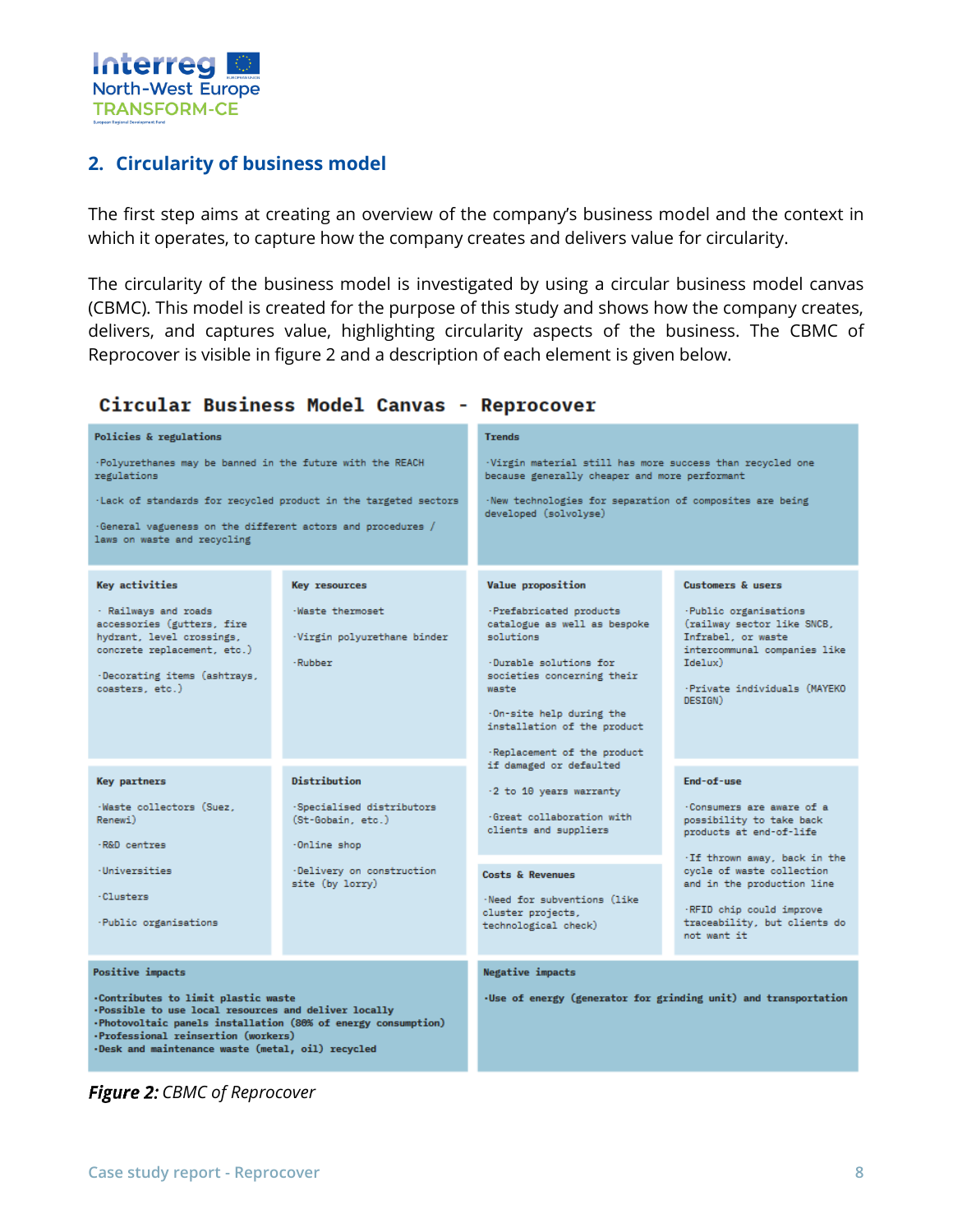

#### **Value proposition**

Reprocover proposes solutions based on compression moulding of waste thermosets. The raw material comes from sorting organizations, after being collected by public services, with all the other waste, within a radius of 500 km. The main target is transport sector, with railway and road accessories, such as gutters, level crossings, fire hydrant, where Reprocover's products are good alternatives to concrete, which, because of its weight, constitutes a bigger risk to the workers (security and health). Reprocover accompanies workers during the placement of their merchandise, which is up to 10 years warrantied. Replacement in case of default is also included.



*Figure 3: Examples of products proposed by Reprocover (left: flowerpot – right: cable gutter)* 

#### **Customers & users**

The main customers for current products are from public sector: railway (SNCB, Infrabel) or road field. New applications in urban design (benches, flowerpots) are also aimed at, through collaboration with intercommunal waste management companies (e.g. Idelux). Some of the clients are also providers: they pay for their waste to be treated and expect finished products in return. Now, individuals can also be concerned thanks to the online shop MAYEKO Design which proposes different decorating items and everyday use objects made from process waste (figure 4).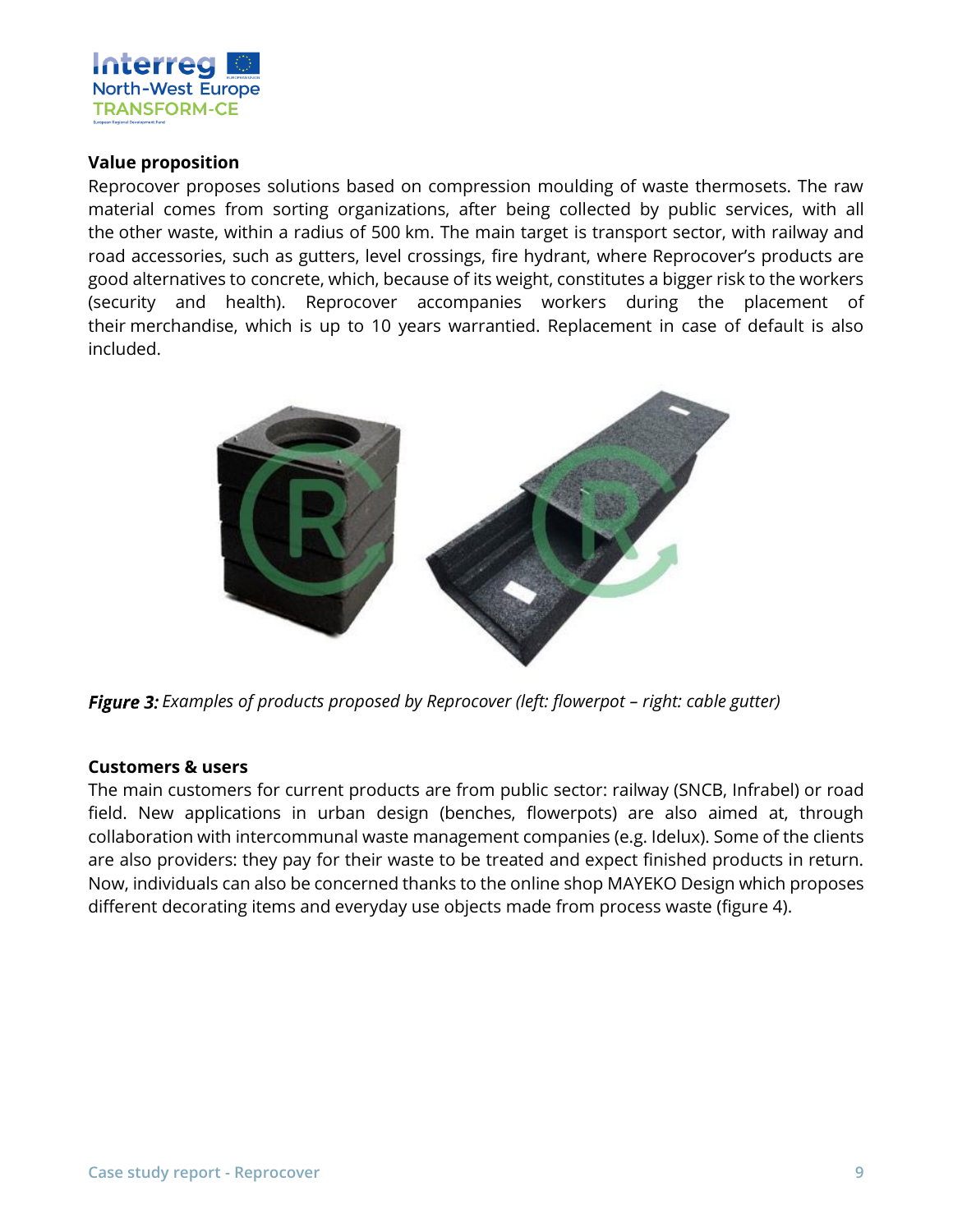



*Glass coasters made with Reprocover waste dust – MAYEKO Design*

For the time being, the user segment is limited to specific finished products pieces, but Reprocover would like to also find customers for recycled granulates as intermediate products for other manufacturers of moulded products.

Products are often developed together with customers and knowledge from both parties is combined (e.g. knowledge of transport company is combined with Reprocover knowledge of the thermoset properties). This way, it is not just a product that is delivered, but new products are developed together with the customer.

Though Reprocover proposes circular products, customer's will is generally focused on technical quality (mechanical properties, lightness, etc.) and price/quality ratio first. The circularity argument is a good asset to establish a contact with a potential customer, but it remains a marginal decision item, especially for public procurement. Therefore, sometimes the customers' choice goes to companies providing less expensive products with virgin material.

#### **Key activities**

The activity of Reprocover originates from the observation that no or few ways of revaluation of thermoset waste were available at significant scale (excepting obviously energy recovery). Though, recycled thermosets exhibit interesting properties in terms of mechanical resistance on one hand and lightness on the other hand. Those properties make thermoset waste a good candidate as a replacement of concrete for some applications, first identified in the railways and roads sectors. The dominant model of Reprocover consists of acquiring post-industrial thermoset waste, shredding this waste to obtain a granulate freed from impurities, and use this granular recyclate as a main component to produce objects (80-90% recyclate with 10-20% virgin resin). All Reprocover products have a lifetime of ten to fifty years and are completely recyclable.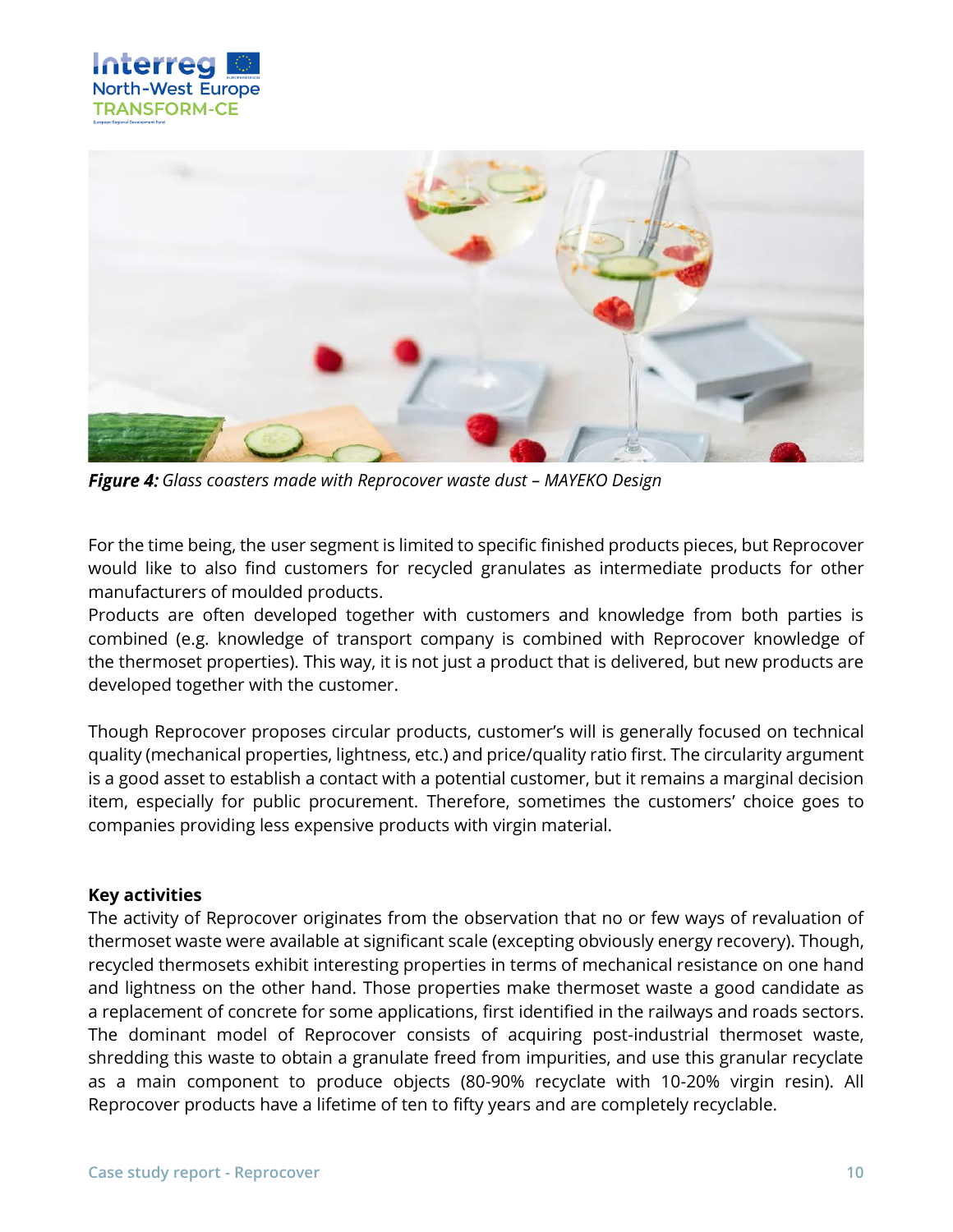

Reprocover's catalog scans many uses: from flowerpots to fire hydrant, but they also develop bespoke pieces in collaboration with the client. As they are a small company, it is not always technically possible or economically advantageous to meet the customer's requirement, for example concerning the colour of the proposed object. Networking (through Ecopreneur network or Plastiwin cluster) enables to make relevant contacts to identify needs and propose specialised solutions, that can further be adapted to the needs of other clients.

Reprocover aims at extending activity to the recycling of composites such as the wind turbine blades or printed circuit boards.

In order to succeed in all these strategies, Reprocover is constantly improving both with R&D projects, with the support of GREENWIN cluster, and process optimisation.

#### **Key resources**

Three types of physical resources are key to Reprocover's activity: raw material, infrastructure (including equipment) and energy.

80 to 90% of the raw material consist of post-industrial thermoset waste and 10 to 20% of a synthetic binder, virgin polyurethane or epoxy for most applications. Solutions are under investigation to use a polyurethane binder that would be circular itself, either from renewable resources or from chemical recycling process. Supplies arrive in bulk, packaging lower scale is big bag.

The plastic waste is collected by public services and sent to sorting companies (Suez, Renewi), which supply the recycling firms. All secondary material used by Reprocover is collected within a 500 km radius. Reprocover receives its raw material already separated from other waste, such as thermoplastics, wood… However, some pollution may remain, and a further on-site post-grinding sorting step is necessary.

Machinery can be listed by describing the process. First, conveyor belts transport the waste to the shredder. The grinding unit is located on a different site than further steps, relocation should be considered depending on the evolution of business volume. This step is very energy intensive. After grinding, the aggregates are removed from residual ferrous contaminants using magnets and induction machines. The thermoset granules are then sealed together by adding virgin polyurethane in a continuous process through a mixing screw. Finally, the mixture is compressed in a mould to obtain the final product.

Energy supply for process and facilities comes mostly from own photovoltaic panels (80%).

Reprocover being a small entity (10 full-time workers), employees have to show versatile abilities. Nevertheless, a quality manager has been hired, as well as a production manager in order to optimize roles, especially with regards to the standards to be respected. The emphasis is mainly focused on technology and product formalization through quality procedures since circularity is an integral part of all business activity.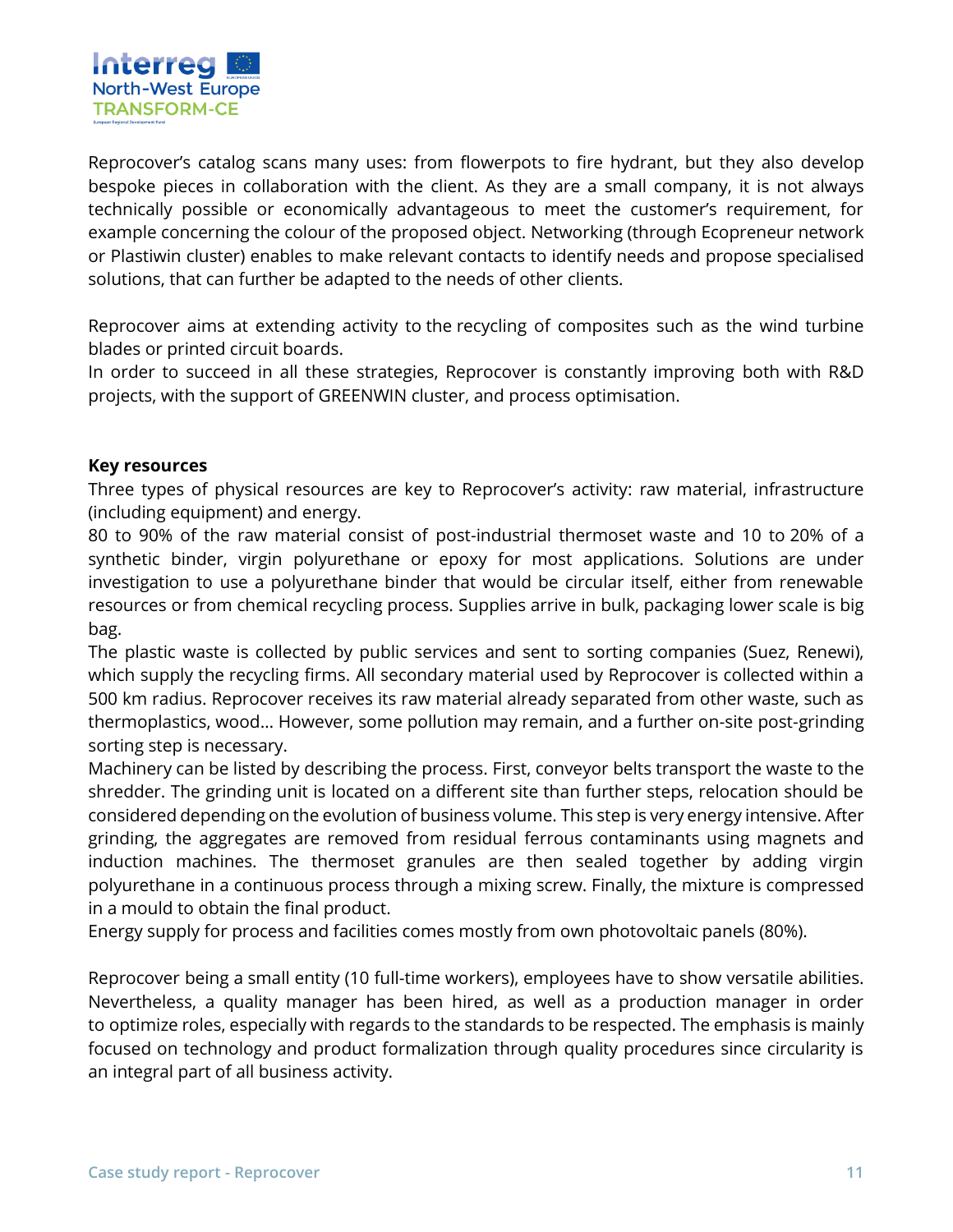

#### **Key partners**

Apart from the customers (SNCB, Infrabel, etc.), the important stakeholders for Reprocover are the R&D centres, which allow an improvement or adaptation of the products, the competitivity clusters and associations of entrepreneurs, which put in touch and give contacts, the organizations that collect and sort waste (Suez, Renewi), and the Walloon Region that provides subsidies on a project basis.

#### **Distribution**

Clients are all located in Belgium or neighbouring countries (except Germany for the time being, but this should change soon). Either products are delivered by lorry directly on sites by Reprocover, or specialized distributors have some Reprocover products in storage. Some products are also available online.

#### **End-of-use**

Customers are informed of the possibility of returning the product to Reprocover once it has been removed or at the end of use. However, no specific and systematic recovery scheme has been implemented, hence it is expected that in most cases discarded products would not be treated as a specific flow but will enter the general waste treatment system. A specific recovery scheme would be difficult however since several players are involved, from purchase, installation and extraction of used products, then sometimes the communication is not sufficient. Traceability is even more difficult in the case of export. Reprocover had started to place RFID chips in the products, so that all the information can be directly consulted, enhancing current traceability system where only limited information is written on aluminium labels. However, clients are rather reluctant to this new idea, especially as not all of them have an RFID chip reader.

In theory, there is no technical obstacle to the reintegration of used products as a raw material in Reprocover's process. A strong washing step may have to be considered however since most products are buried underground (road applications). This loop is only possible on the assumption that the products pass the sorting stage and do not end up in energy recovery (economically more advantageous), and if the regulations (Reach) do not change between the installation of the product and its collection as waste allowing Reprocover to still use this material. To date, no recycling loop of past products has occurred, since Reprocover's products have a lifespan of between 10 and 50 years and the company is still quite young (since 2017).

#### **Costs & revenues**

Main fixed costs are due to raw materials and quality control. However, the investments costs for new technologies such as recycled thermoset valorisation are not negligible: costs for process optimisation, equipment adaptation, research and development, etc. Financial support from public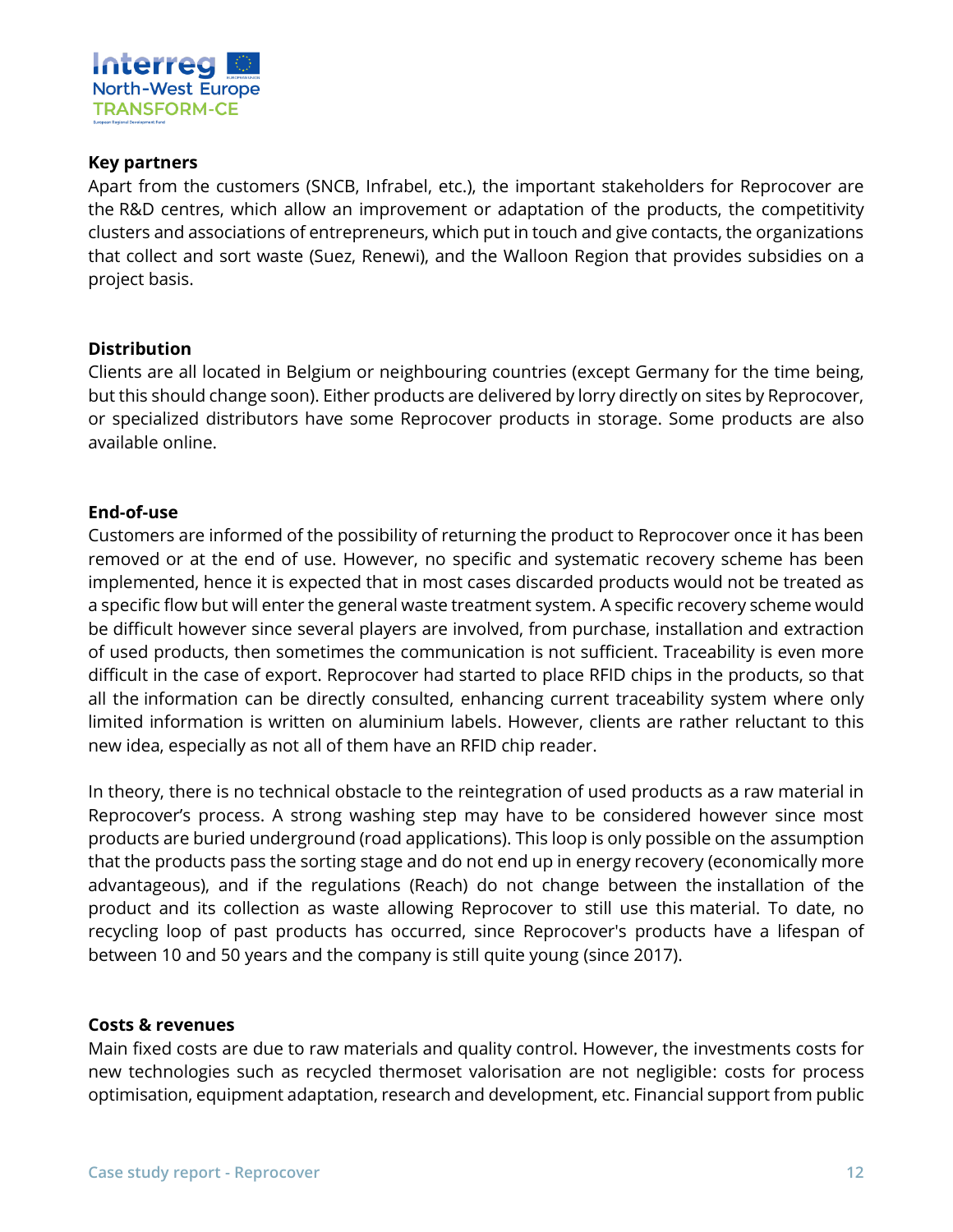

authorities, such as technological checks, subsidies for R&D projects or public subventions for reinsertion programs are therefore appreciated.

#### **Policies & regulations**

Reprocover is ISO 9001 certified.

There is a lack of clear regulation for the use of recycled materials in target applications, and in some cases standard tests have to be adapted to the specificity of recycled products. Leaching and fire resistance tests are usually performed by Reprocover. Verification by a certification body is sometimes requested by the customer.

The raw materials for binders are scrutinised by REACH, and it is expected that polyurethane may be banned within a few years, at least for some application sectors. Through participation to several federations and clusters, Reprocover performs a proactive regulatory watch.

In terms of policies, Reprocover regrets that public institutions do not make a systematic use of environmental and social clauses in the public procurement procedures, that would give a premium to companies who try to produce locally with a circular process even if the prices may be higher. It may be however difficult, even with LCAs, to compare different tenders on an objective basis for environmental criteria.

#### **Trends**

Recycled products may show very good performance, high enough for the applications' needs, but products based on virgin materials may in some cases perform better. This problem tends to cool down the customer, even if his needs would be completely satisfied by the recycled product. Recycled products are also often more expensive (this may depend on the application, level crossings for example are really cost competitive). Recycled products must perform better AND be cheaper to really attract attention. However, the public sector is more open to recycled products than the private sector, which does not yet have the need to play up its ecological image to such an extent.

New technologies for recycling thermosets and composites, such as solvolyze, are currently under development, but not yet perfected. This would allow a separation of the various components of the composite allowing them to be upgraded one by one. Reprocover is involved in such projects, for example for the recycling of printed circuit boards.

#### **Positive and negative impacts**

Reprocover makes a big deal of its impacts. In order to reduce its energy costs, the site is equipped with 540 kVA photovoltaic panels that produce 80% of the energy required. Office waste is sorted, as well as maintenance waste, such as metal parts and oils, replaced during the repair of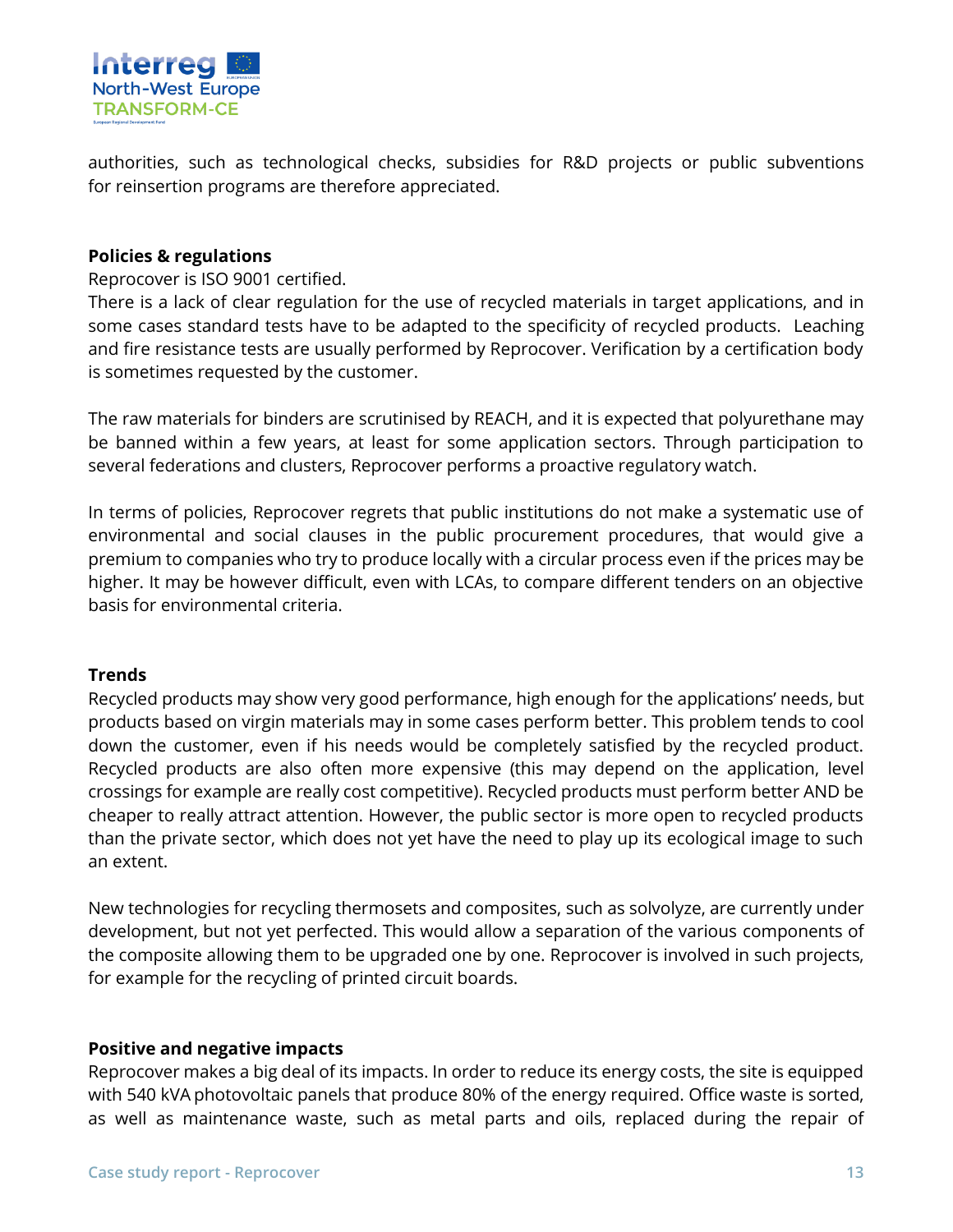

equipment. Reprocover is also trying to reduce its footprint by favouring local purchases (Europe), both for raw materials and machinery. Finally, the socio-professional impact is also important, by promoting professional reintegration in the engagement of staff.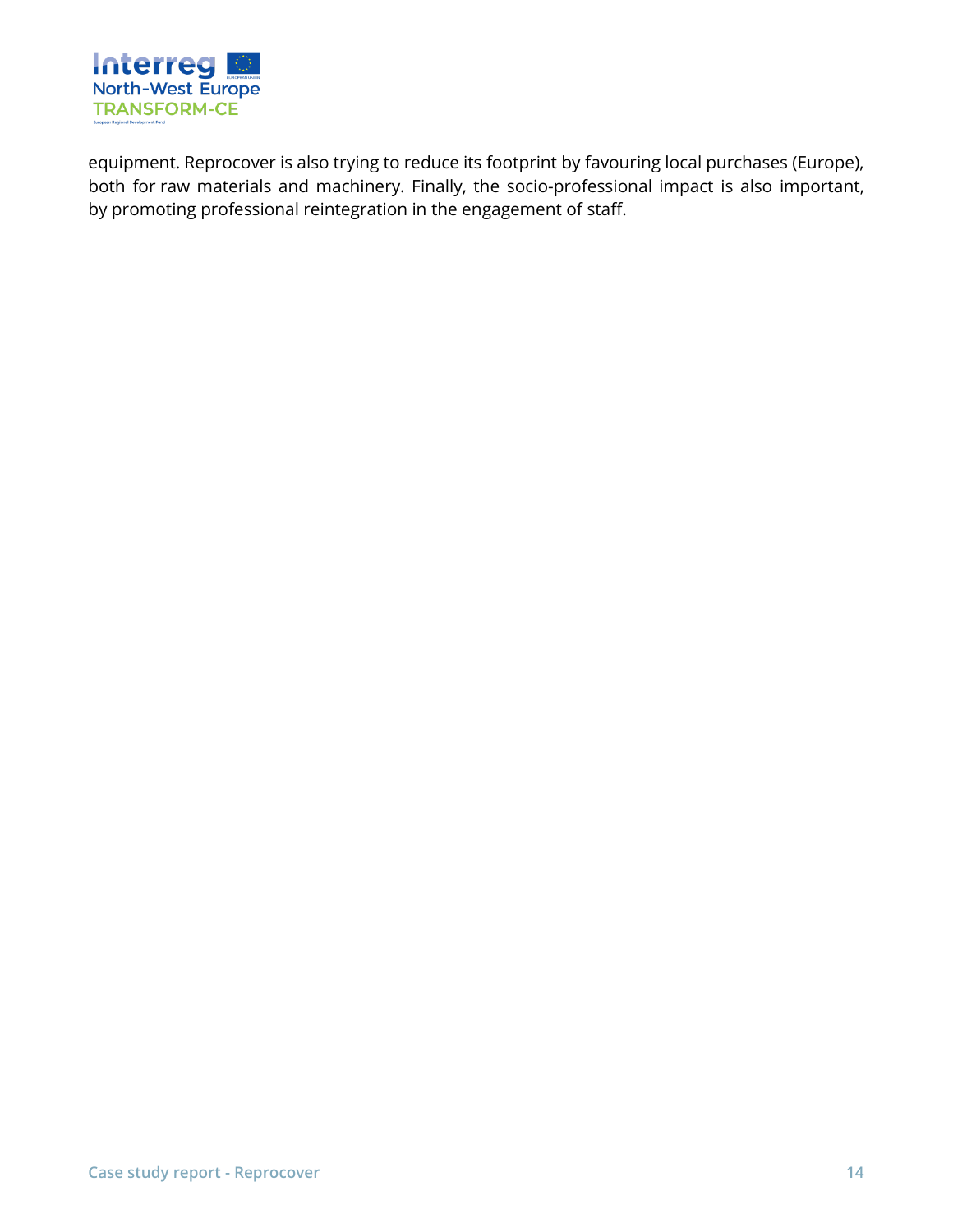

## <span id="page-14-0"></span>**3. Circularity in the value chain**

After analysing the company's current (circular) business model, a more detailed circularity assessment of the company and its activities in the value chain is made. The material and value flow map is presented, together with its adopted circular strategies.

#### <span id="page-14-1"></span>**3.1 Material and value flow map**

The ultimate goal of a CE is for resources to flow in circles, with limited leakage out of the system. To evaluate this, it is important to map and visualise the current flow of materials within the company's value chain. The material flow map of Reprocover is presented in figure 5. The circular material flows (green) show where the material comes from, where it goes and how it may return into the cycle.



#### Material flow map - Reprocover

**Figure 5:** Material/value flow map of Reprocover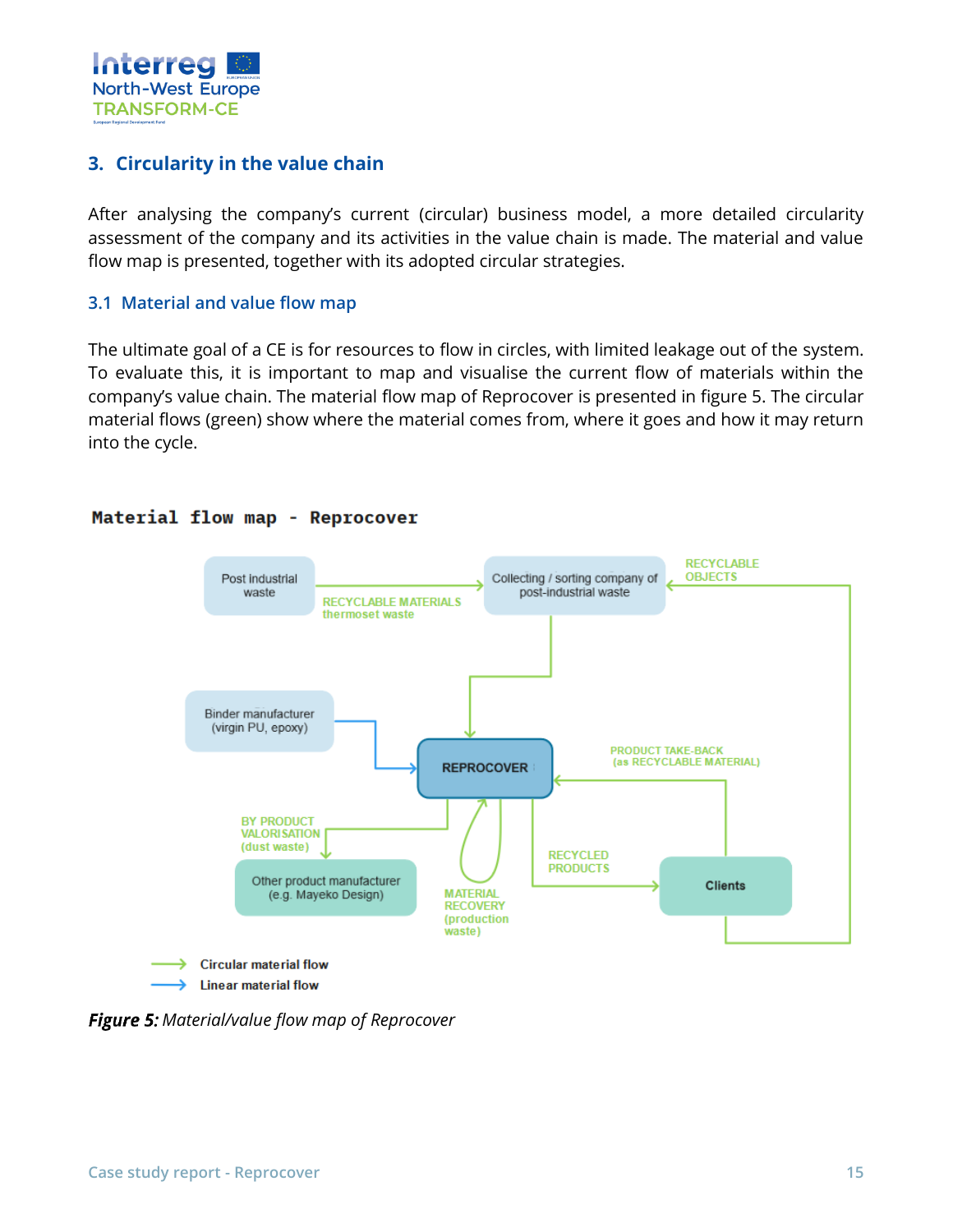

## <span id="page-15-0"></span>**3.2 Circular strategies**

As shown in figure 5, Reprocover applies multiple circular strategies: use of *recyclable and recycled materials*, *material recovery* of their own waste, *valorisation of by-products* into final products and possible *product take-back* at end-of-use. Each of the strategies is further explained below.

#### **Recyclable and recycled materials**

Reprocover works mainly with waste thermoset. A small proportion of virgin material (10 to 20% binding resin) is used to reshape this recyclable waste into a recycled product (agglomerate of crushed, glued thermosets). Alternatives are being studied to further reduce this proportion of virgin material, for example by adding 50% recycled polyurethane, or even to use bio-based polyurethane. Binders other than polyurethane are also being studied in order to guard against a possible regulatory ban (Reach).

Reprocover's thermoset raw materials generally come from industrial waste. They are first collected, then sorted by approved organizations (municipalities, Suez, Renewi, etc.) before being sent to recycling companies such as Reprocover. Thermoset resins are known to be difficult to recycle, which is why Reprocover's activity is both innovative and useful, providing an alternative to least wanted energy recovery. In addition, even as waste, thermosets still retain properties that can be exploited in sectors requiring technical materials, for applications of high resistance and durability. Once the product is installed, it will fulfill its role for a period of 10 to 50 years, before returning to the path of production, as a raw material this time, either through customer feedback or through the classic waste route. Thus, raw materials, like products, are both recyclable and recycled.

#### **Material recovery**

Waste from Reprocover's production process (mostly from compression moulding or product assembly steps, see process map of figure 7) is reused, and put back into the production line. Moreover, the containers in which the raw materials are received (big bag) are reused for new supplies.

#### **Valorisation of by-products**

One of Reprocover's great feats of strength is to have been able to add value to the last production waste, initially non-recoverable, such as the dust formed during shredding process. These production waste are valorised through a partnership with a company that sells online ecodesigned products made of fine dust waste from Reprocover as a filler in epoxy binder (MAYEKO Design).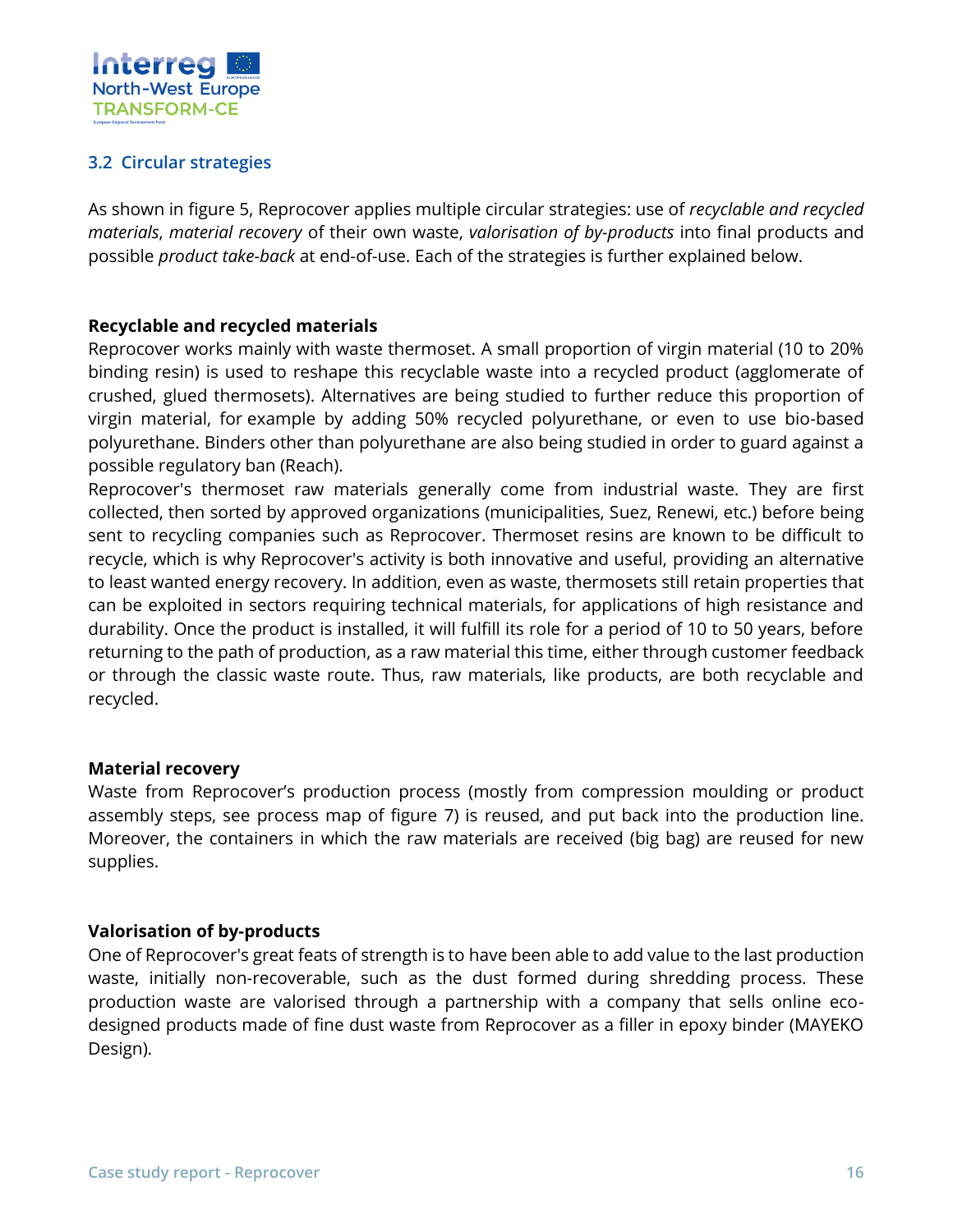



*Coasters from Reprocover's by-product dusts – MAYEKO Design*

#### **Product take-back**

As mentioned previously, the customer is informed of the possibility of returning the product once it has become useless or defective; it will then return to the start of the production chain, if its composition is still authorized. However, this information explicitly written on the product. Given the long lifespan of the objects, it may most likely be forgotten or lost. In such case, the product will go through the classic waste treatment chain again (best case: collection, sorting, resale to recyclers; more likely: energy recovery) and anyway make a longer journey to become a new raw material again.

Ongoing investigations aim at improving product traceability and thus recovery rate.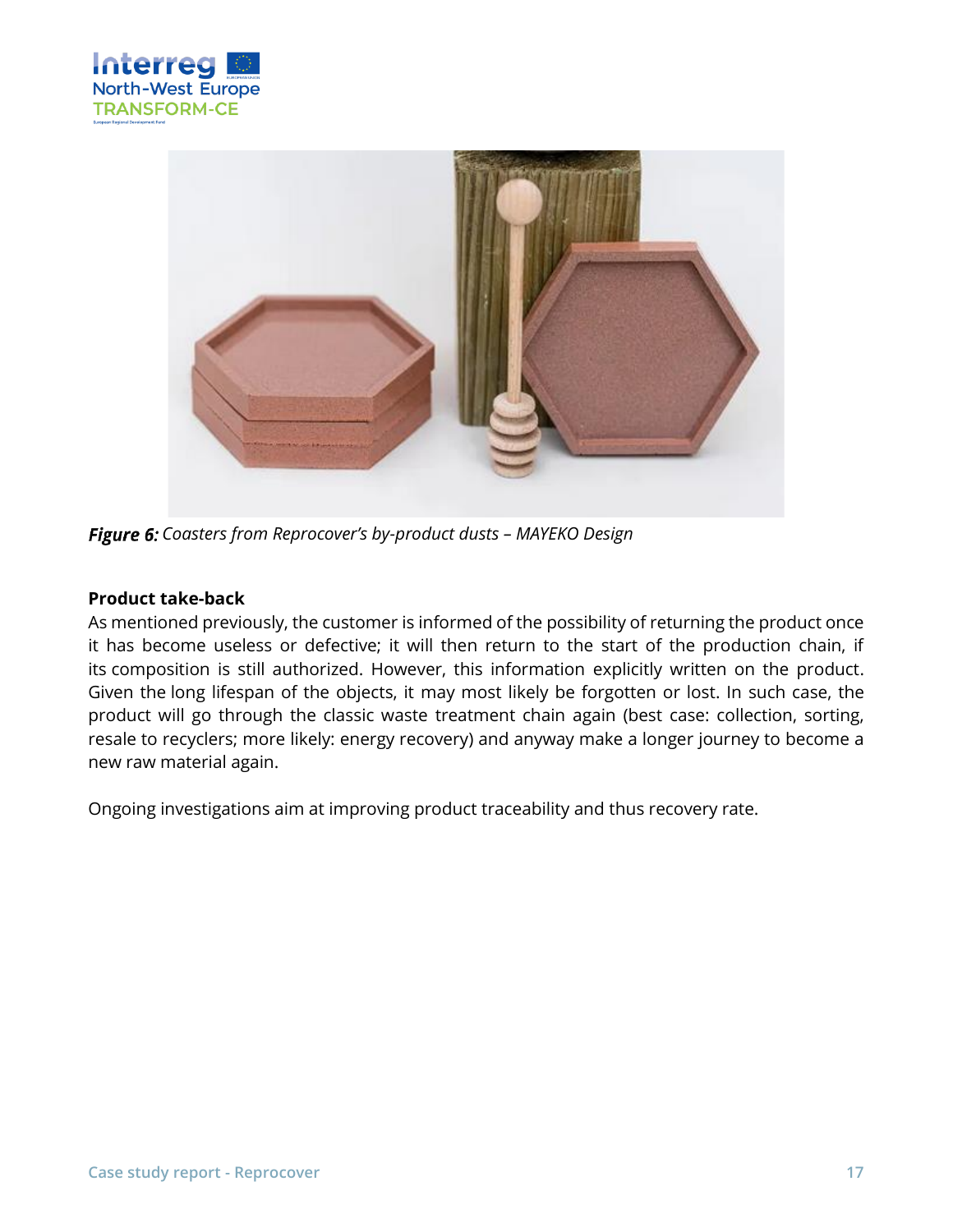

## <span id="page-17-0"></span>**4. Circularity of operational activities**

After assessing the circularity of the company's activities within its value chain, a more detailed assessment of the circularity of the company's operational activities is done. A visualisation of the operational process is presented, together with its adopted circular strategies.

#### <span id="page-17-1"></span>**4.1 Operational process map**

To get a better understanding of how the company's operational activities are affected, an overview of the process is shown in figure 7. This includes circular sourcing of materials, the production process and quality assurance of products. Each step is further explained below.



#### Operational process map - Reprocover

**Figure 7:** Operational process map of Reprocover (PIR: post-industrial resin and EOL: end-of-life *materials)*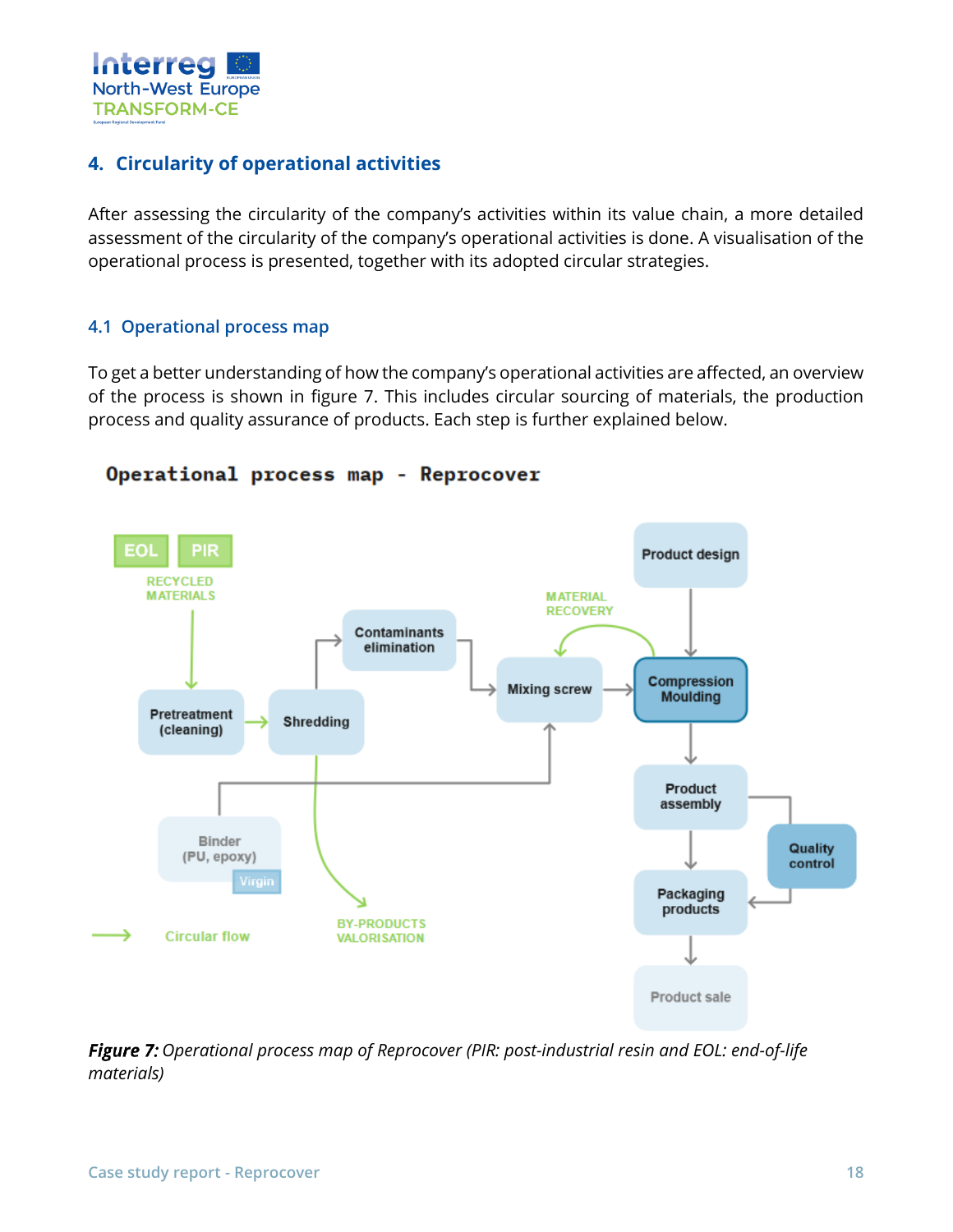

## <span id="page-18-0"></span>**4.2 Circular sourcing and design**

The first production steps at Reprocover involve the selection and preparation (cleaning, grinding, sorting) of the raw material as well as the design for new products or bespoke solutions.

#### **Material sourcing**

Recycled material, mostly post-industrial waste, may come from different sources. Three main suppliers currently provide material of stable quality from different waste flows among which electric meters, electric sockets and car engine induction parts. The global amount of raw material (12-13 tons per month) from these suppliers is however not sufficient for the entire production. Therefore, there is a continuous search for new suppliers. Various flows are tested, recently tests have been carried out on industrial waste from billiard ball production.

A questionnaire is proposed to the potential material suppliers to ensure that the waste would comply with relevant regulations. The waste shall contain no halogenated or no-Reach-compliant additives, shall not produce ATEX dust etc… It may happen that waste providers would not have all required information; the decision of testing or not such material is then taken by Reprocover on a case-by-case basis.

When waste flows pass the compliance test, samples are received, and processed at lab scale (R&D) into sample plates for testing (mechanical properties, fire properties, resistivity, etc.). In some cases, the raw material may contain components (e.g. hygroscopic fillers) that induce undesired side reactions with the binder during the moulding process, leading to deformations of the product. If the material is promising, it is scaled up to production.

It may happen however that the behaviour of the material formulation developed at small scale is not representative of industrial scale behaviour, especially if the raw material is quite heterogeneous.

Raw materials are generally documented by technical datasheets, but those sometimes contain very little and lacunar information. The more detailed they are, the better, but the traceability of the products is sometimes complicated, especially when they come from general waste collection system, as the waste supplier is not the manufacturer of the initial product. In addition to these datasheets, a visual inspection is carried out by a worker when the lorries arrive at the shredding unit. If the product shows too many (metallic) contaminants, it can be rejected. Raw material tests are also systematically carried out (fire test, etc.).

Virgin polyurethane resin binder is currently provided by a unique supplier.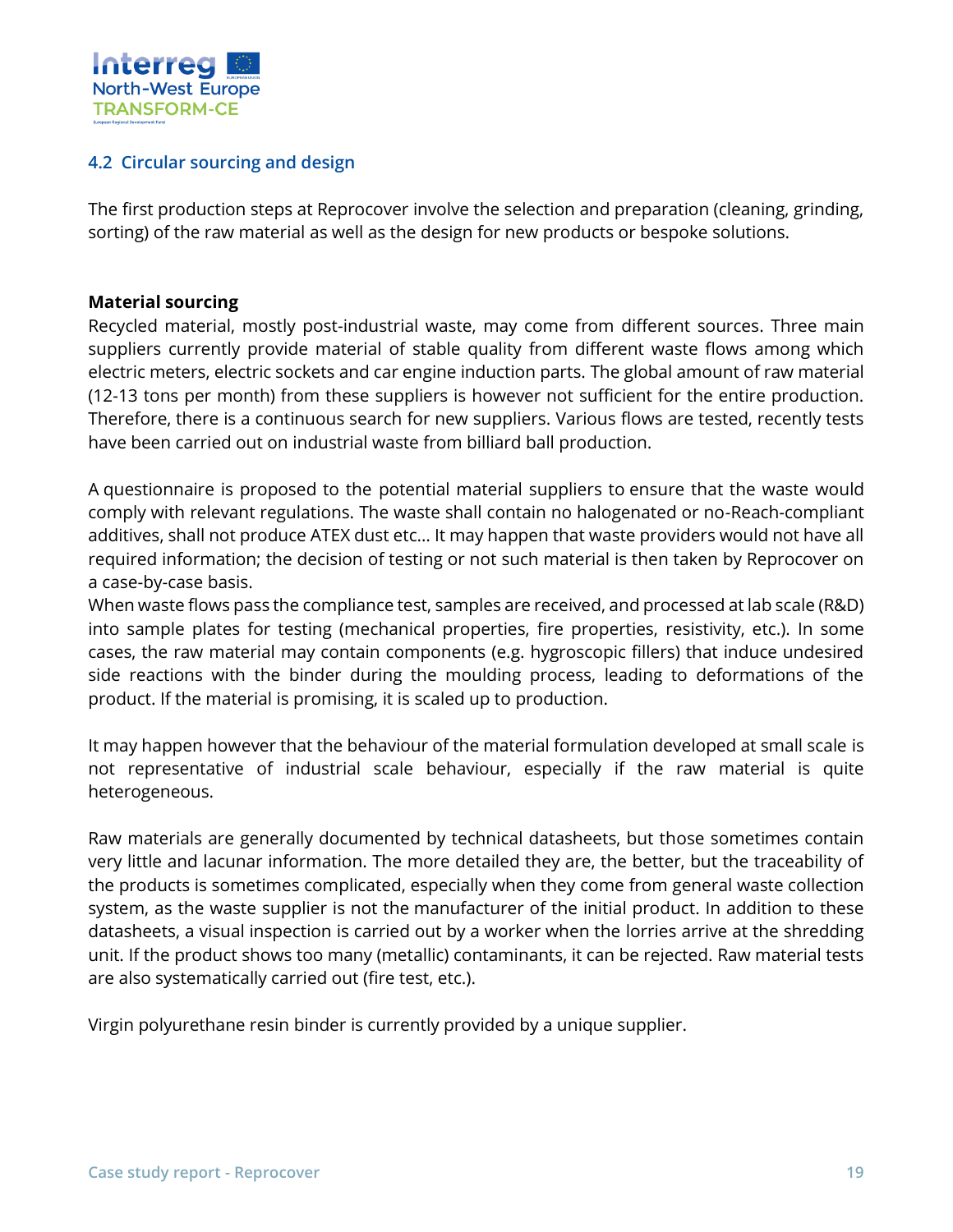

#### **Product design**

Reprocover offers finished products with existing designs as well as on-site support. Bespoke solutions can be offered to customers depending on specific requirements and properties of the material.

#### <span id="page-19-0"></span>**4.3 Production process**

#### **Pre-treatment**

Pre-treatment would essentially consist of cleaning of the raw material, if it comes directly from a return of finished and installed product, as most of the objects manufactured by Reprocover are intended to be partially buried in the ground. But given the youth of the business, this has not yet happened.

#### **Shredding/grinding**

Since the raw material is not virgin, but has been collected as waste, it comes in the form of objects or parts of objects, defective or not, sometimes combined with other materials. In order to recover it, it will have to be homogenised and the first step in this homogenisation is shredding. Each waste flow is currently isolated to go through the production process, due to a large variety of composition and properties. The aim however for the long term is to be able to mix all types of thermoset waste both in the shredding unit and the production unit. This current flow-specific procedure allows reproducible results on the products but lowers the yield below what could be expected with a mixed-flows process.

The grinding unit is separated from the main production site. This unit is energy intensive and generates significant noise that can be a nuisance to the neighbourhood. The workers have standard personal protective equipment (PPE), which is why certain materials must be avoided (see questionnaire submitted to new suppliers). The shredder currently in use is a hammer mill. Other technologies could offer less nuisance, but the wear and tear induced by the use of thermosets offers few alternatives to solve this problem. At the end of the shredder, granules of 1 to 8 mm in length and dust are obtained.

#### **Contaminant elimination and sieving**

As already mentioned, the raw materials are very often associated with metal parts that need to be removed. An induction machine is dedicated to this work, however this machine does not have a very large capacity, so sometimes pieces of metal are still found in the shredded material on the production site. In this case, the grinded material is returned to the shredding unit for a second pass through the induction machine, because metal particles would influence the resistivity properties, which could become a danger for rail application. The recovered metal fraction is sold to a third party for recycling.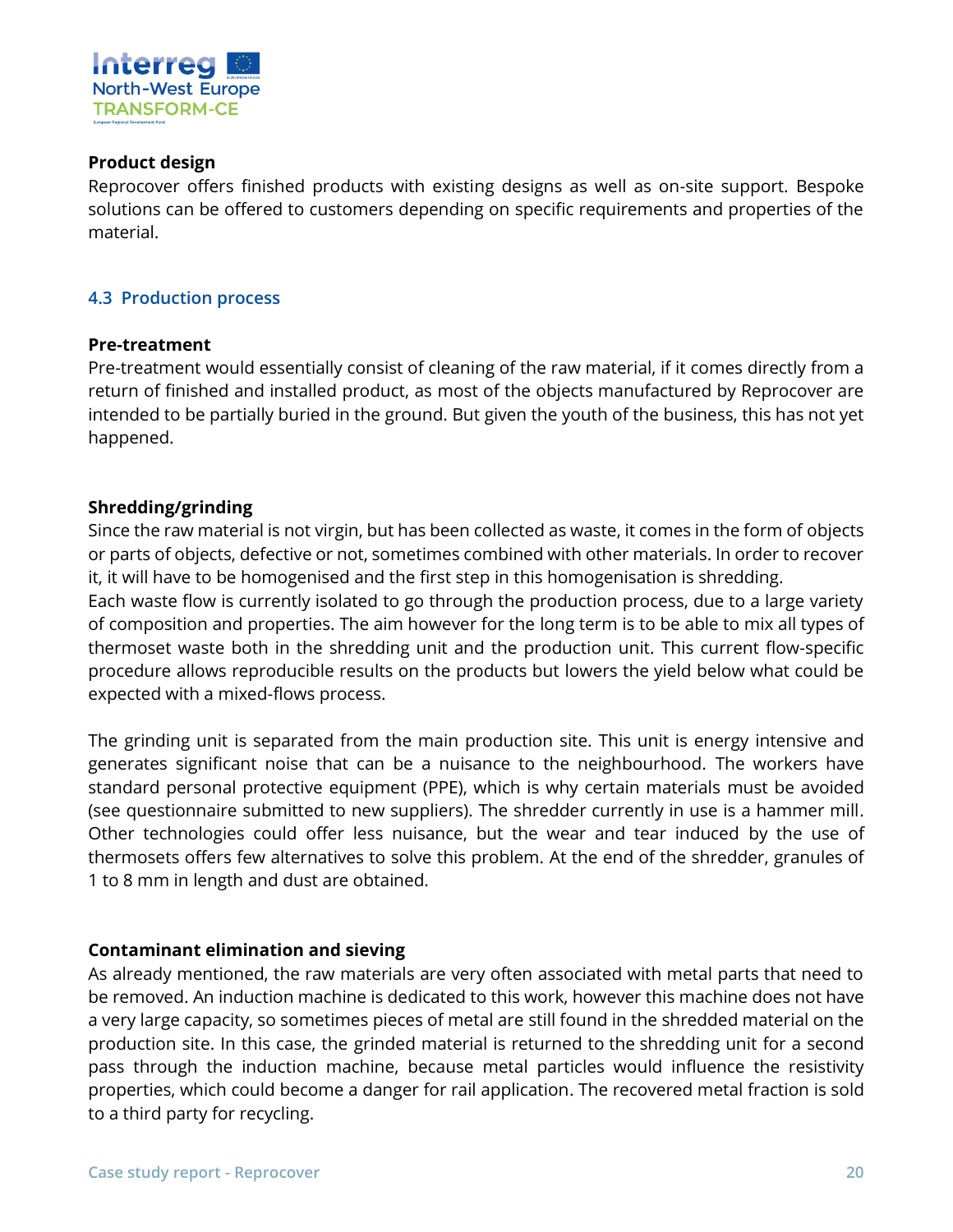

Once the shredded material is free of metal contaminants, it is sieved to ensure that the final product is always produced with a homogeneous grain size. Therefore 1 to 8 mm length granules are produced. The dust and particles smaller than 1 mm are used as raw material for other applications.

#### **Compounding**

Unlike thermoplastics, thermosets cannot be reshaped by heating. They are temperature stable and must be incorporated as filler in a virgin, unreacted resin matrix to produce shaped objects. Thus, the thermoset grind is mixed with 10-20% virgin polyurethane binder in a cold screw. The result is a kind of molasses, black or very dark (due to the PU glue), which will go to the next production step. The dark colour may be an obstacle for some customers who want products that have an aspect as similar to concrete as possible. Besides, absorption or reflection of light and heat may be important. Therefore, grey (concrete-like) products can be proposed by addition of titanium dioxide.

#### **Compression-moulding**

The mixture of ground thermoset and virgin polyurethane is fed into a mould where it is pressed at room temperature. The pressing process lasts ten minutes, which is the curing time for the polyurethane binder to crosslink. Polyurethane is good candidate as binder with its high speed of crosslinking, without any exterior source (such like UV or heat). Reprocover is open to use other binders, but the possible alternative resins have drawbacks: polyester binders are slower to crosslink and require more specific personal protective equipment, and epoxy is much more expensive.

As for the preparation of the raw material, compression-moulding is made with specific material flows, and no mixing of materials seems possible yet.

In winter, the rooms must be heated, as excessive temperature changes are detrimental to the quality of products.

The production process allows for the addition of RFID chips directly into the moulded objects, that can simply by put into the starting molasses. Those RFID chips allow for better product traceability, with the opportunity to recover the product at the end of its life, provided the customer has a suitable reader.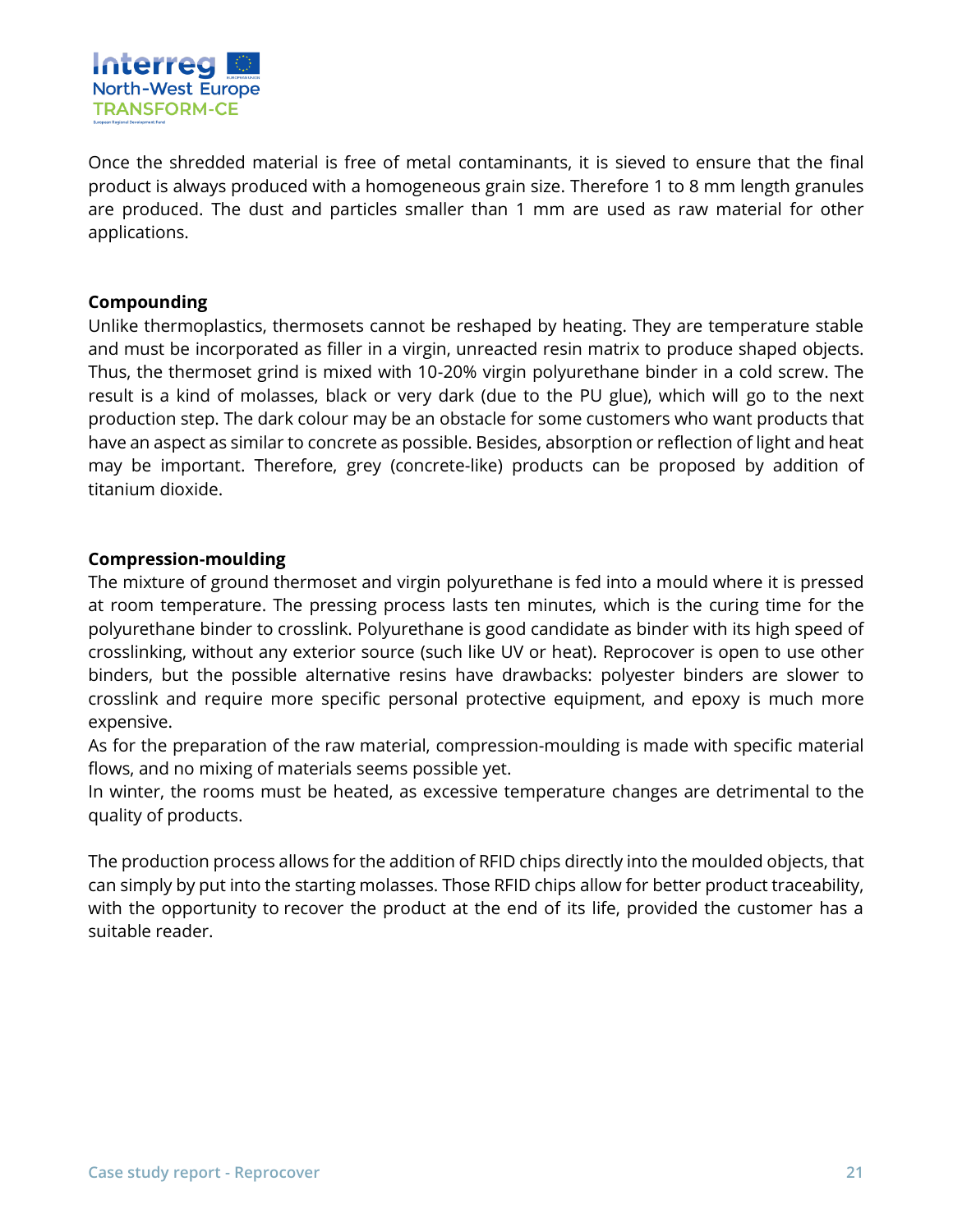

#### <span id="page-21-0"></span>**4.4 Quality assurance and product sale**

The last part of the operational process consists of quality assurance and sale of the end-product to Reprocover's customers.

#### **Quality control**

It is necessary to separate quality control of the finished product from quality control of the incoming material, especially when there are new suppliers. The controls are more succinct on the raw material (fire tests, Shore hardness) than on the finished products. As already mentioned, some raw materials may be problematic, for example, by reacting with virgin binder because of water adsorption, causing deformation, and are then temporarily eliminated from production until a solution is found (internal R&D). Similarly, a critical eye is always kept on the equipment, in order to find solutions for optimisation (e.g.: grinding to be improved as granulometry may differ significantly, dispersion is controlled by a check-up every 5 big bag with a sieve, giving an informative granulometry curve).

In addition to fire and hardness tests, mechanical tests are carried out on the sheets produced and, once a month, additional tests, such as electrical resistance, are carried out on the batch.

Reprocover is ISO 9001 certified and aims at reaching ISO 14001 certification, but this requires a lot of administrative resources. They rely on standards, which have to be adapted to the products, as there is no clear procedure to follow for their specific activity yet. Indeed, it is neither classified in plastic nor in concrete, there are no protocols for this intermediate material, even less when it is recycled. EN 124 is used as a reference guide for quality tests. Customers may be satisfied with those tests or call a certification body to check the data on the final product data sheet. Reprocover also accepts customers visits to their production site to get an insight into the quality of the products. Such visits provide also customer a better understanding on the specificities of working with recycled material.

Reprocover regularly submits its samples to an independent laboratory to compare and verify the results of their own tests. This allows them to assess the reliability of their machines and methods, without the need for accreditation.

#### **Product sale**

After the last quality checks the product is ready for sale and is delivered to the customer, either by Reprocover or by a specific distributor. A datasheet accompanies the product, but all information is also available via the RFID chip. Some products can be purchased online by private individuals and are in that case supplied by traditional delivery systems (DHL, etc.).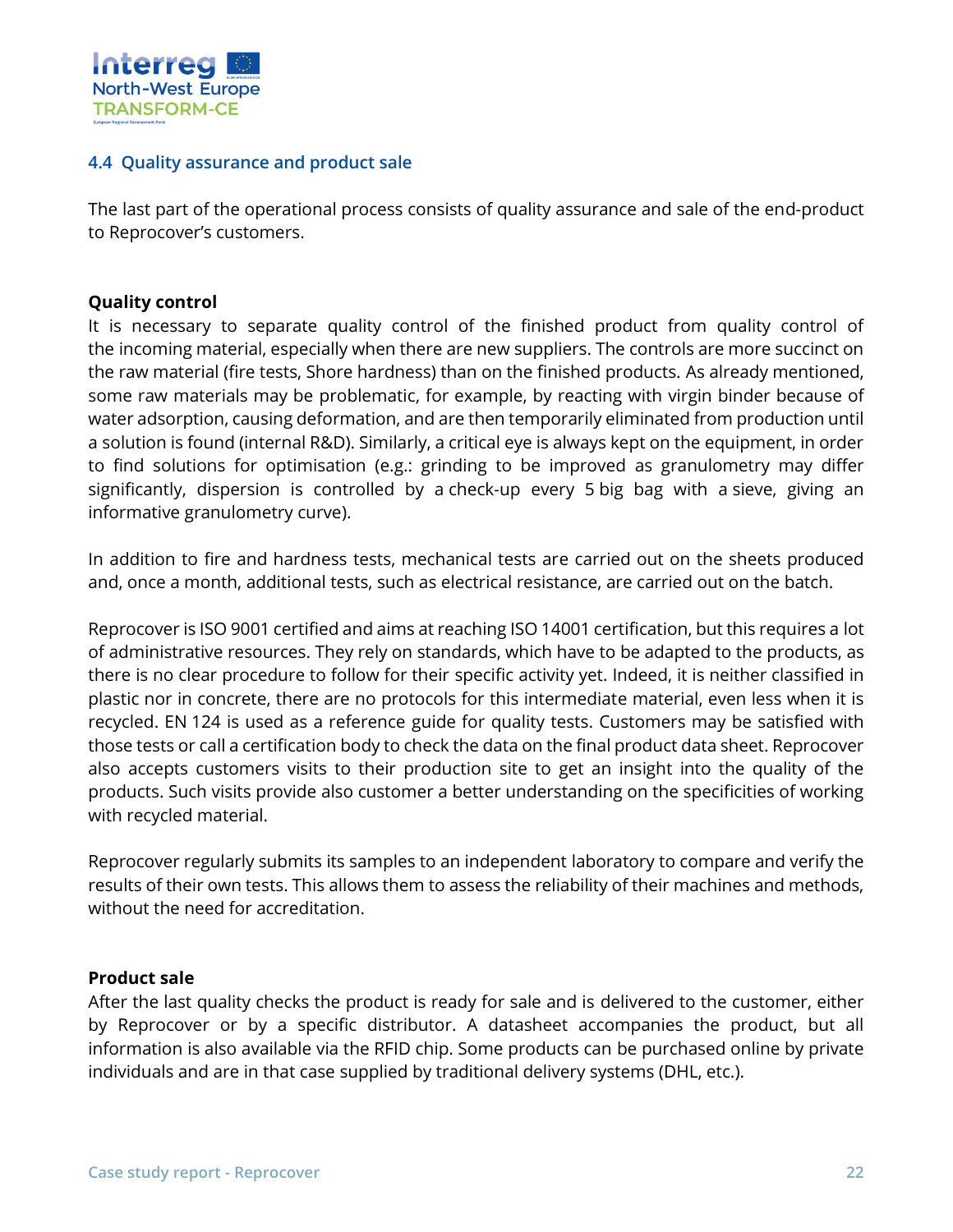

As most customers are public institutions, Reprocover has to answer public calls for tenders first to have a chance to sell their products. This tendering system may also side-line Reprocover, for example when the initial specification is conservative and explicitly directed for concrete, even if their product would meet all the functional requirements. Calls for tenders based on functional properties rather than material designation could open markets.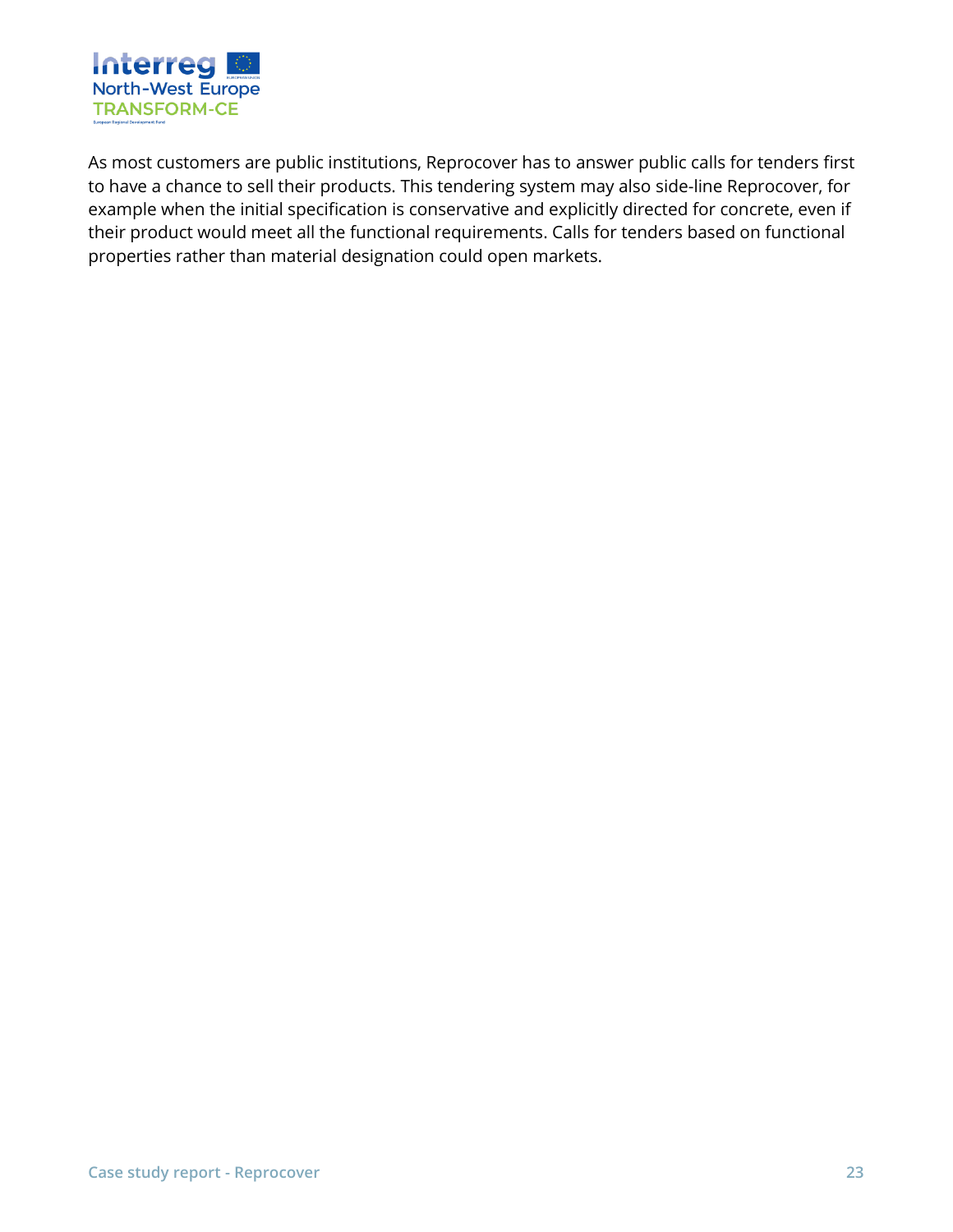

## <span id="page-23-0"></span>**5. Conclusion and recommendations**

Based on the outputs derived from all three interviews with …, strengths of the business model and operational process in regards to circularity are identified, barriers and enablers for circularity are summarised, and opportunities for circularity are described.

## <span id="page-23-1"></span>**5.1 Strengths for circularity**

The first two aspects that strengthen Reprocover's circular business are innovation and quality. Indeed, the environmental need to recycle thermoset waste is well established and Reprocover offers an unprecedented solution. However, none of this would have been possible if the starting material had no industrial interest. On the contrary, the material demonstrates mechanical and fire-retardant properties that can be used by the public sector, while not being harmful to health. Thus, it is the combination of these two aspects that makes this circular strategy viable.

Furthermore, to add even more value, Reprocover offers customer support during the installation of their products, as well as the development of tailor-made unique solutions in case their catalogue does not satisfy the consumer. This close cooperation builds loyalty and a reliable network.

From a practical and technical point of view, the equipment needed to process the material does not differ much from that of virgin material, except for the unavoidable need for a shredding and decontamination unit. Working with recycled material can lead to specific problems (premature wear of equipment, surprise deformation in the final products, etc.), but these can be early identified in a research unit at the arrival of a new component. Reprocover's reactivity and adaptation allows them to get out of these problematic situations and even to turn them to their advantage, for example by valorising co-products, such as grinding dust.

Economically, even if recovering recycled material is more expensive than producing from virgin material, here the accumulation of thermoset waste makes the supply of raw material sustainable, although these vary greatly, giving products of different quality. However, it is the financial support that makes the business viable, particularly as customers pay for their waste to be processed, in addition to the subsidies available through research projects.

#### <span id="page-23-2"></span>**5.2 Barriers and enablers for circularity**

The main barrier, without surprise, is first economical. It is still expensive and time consuming to deal with recycled material, rather than with virgin one. People with specific qualifications have to be hired to solve on one hand the technical problems caused by the variability of waste flows, and on the other hand to master the quality standard and regulations; equipment have to be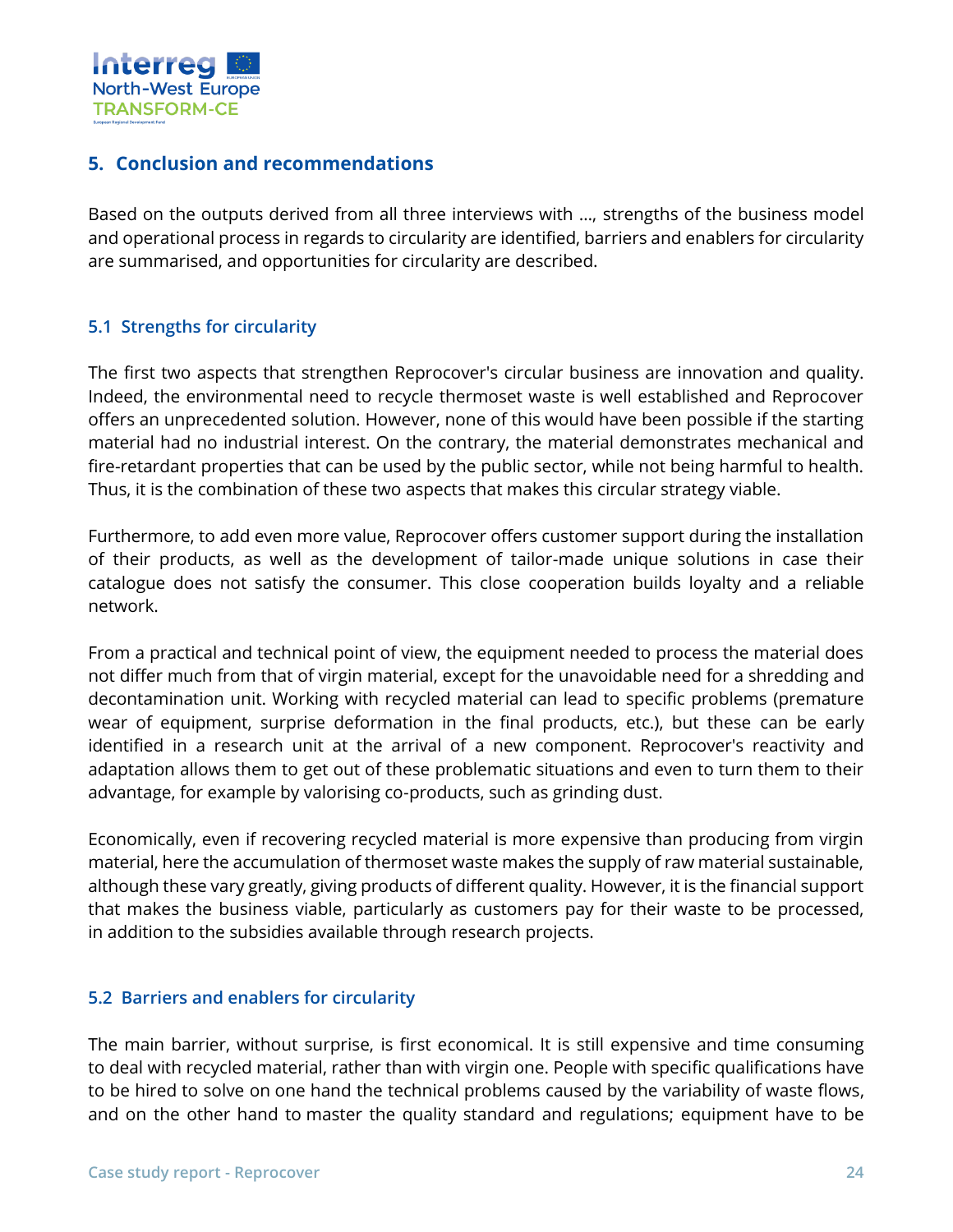

adapted or regularly changed because of the input material; customers have to be convinced of the equal properties of the product despite the fact that it is recycled because circularity has not the priority over the quality/price ratio, etc…

The second one is regulatory. Few information is available concerning the functions of the different stakeholders in the recyclable line. Communication is difficult and not clear between the organisms (producers, collectors, sorters, recyclers) and moreover the regulation is not uniform in Europe or even within the country. This is even more time consuming and more difficult for innovative activity. There is no precedent to rely on or to imitate. There is no back-up both technically and procedurally.

The last barrier is more practical. Raw material is very heterogenous as they come from varied sources. Either it is technically possible to blend them all, or separation is necessary, giving birth to a large range of products but not always cost-effective. Problems may occur during production process because of the nature of the raw material and still, as innovative, few back-ups exist to help with known solutions.

| <b>Barriers</b>                                                                                             |                                                                                                                                                                                                                                                                                                                                                                                                                                                                                                                                                                                                                                    | <b>Enablers</b>                                                                                                                                                                                                                                                                                                                                                                                                                                                                                                                                                                                                 |  |
|-------------------------------------------------------------------------------------------------------------|------------------------------------------------------------------------------------------------------------------------------------------------------------------------------------------------------------------------------------------------------------------------------------------------------------------------------------------------------------------------------------------------------------------------------------------------------------------------------------------------------------------------------------------------------------------------------------------------------------------------------------|-----------------------------------------------------------------------------------------------------------------------------------------------------------------------------------------------------------------------------------------------------------------------------------------------------------------------------------------------------------------------------------------------------------------------------------------------------------------------------------------------------------------------------------------------------------------------------------------------------------------|--|
| $\bullet$<br>recycled materials)<br>$\bullet$<br>$\bullet$<br>materials<br>(material passport)<br>$\bullet$ | Regulations that are too little or unclear<br>Additional time for preliminary work (sourcing<br>Uncertainties about consistency of quality<br>Lack of material knowledge for recycled<br>Missing datasheets for recycled materials<br>Sufficient volumes of the same nature for<br>recycling products at PIR<br>Premature wear of shredding equipment<br>(expected to be worse with fibre material)<br>Lack of priority to the circular aspect in<br>specifications of public calls for tenders<br>Calls for tenders sometimes based on the<br>typology of the material rather than on<br>functional properties may disqualify the | Developing tailor-made products together with<br>$\bullet$<br>customers<br>Accompanying client on site<br>$\bullet$<br>Post-industrial waste that already contains<br>$\bullet$<br>good properties<br>Sustainable PIR supply<br>$\bullet$<br>Independent research institute collaboration<br>$\bullet$<br>for recycled materials<br>Knowing material properties<br>$\bullet$<br>Providing material traceability<br>$\bullet$<br>Designing products for durability (10 to 50<br>$\bullet$<br>years)<br>Closed loop recycling (use of local waste to<br>$\bullet$<br>create products to be used in 500 km around) |  |
|                                                                                                             | circular alternatives proposed.                                                                                                                                                                                                                                                                                                                                                                                                                                                                                                                                                                                                    |                                                                                                                                                                                                                                                                                                                                                                                                                                                                                                                                                                                                                 |  |

#### *Table 3: Barriers and enablers for enabling circularity at Reprocover*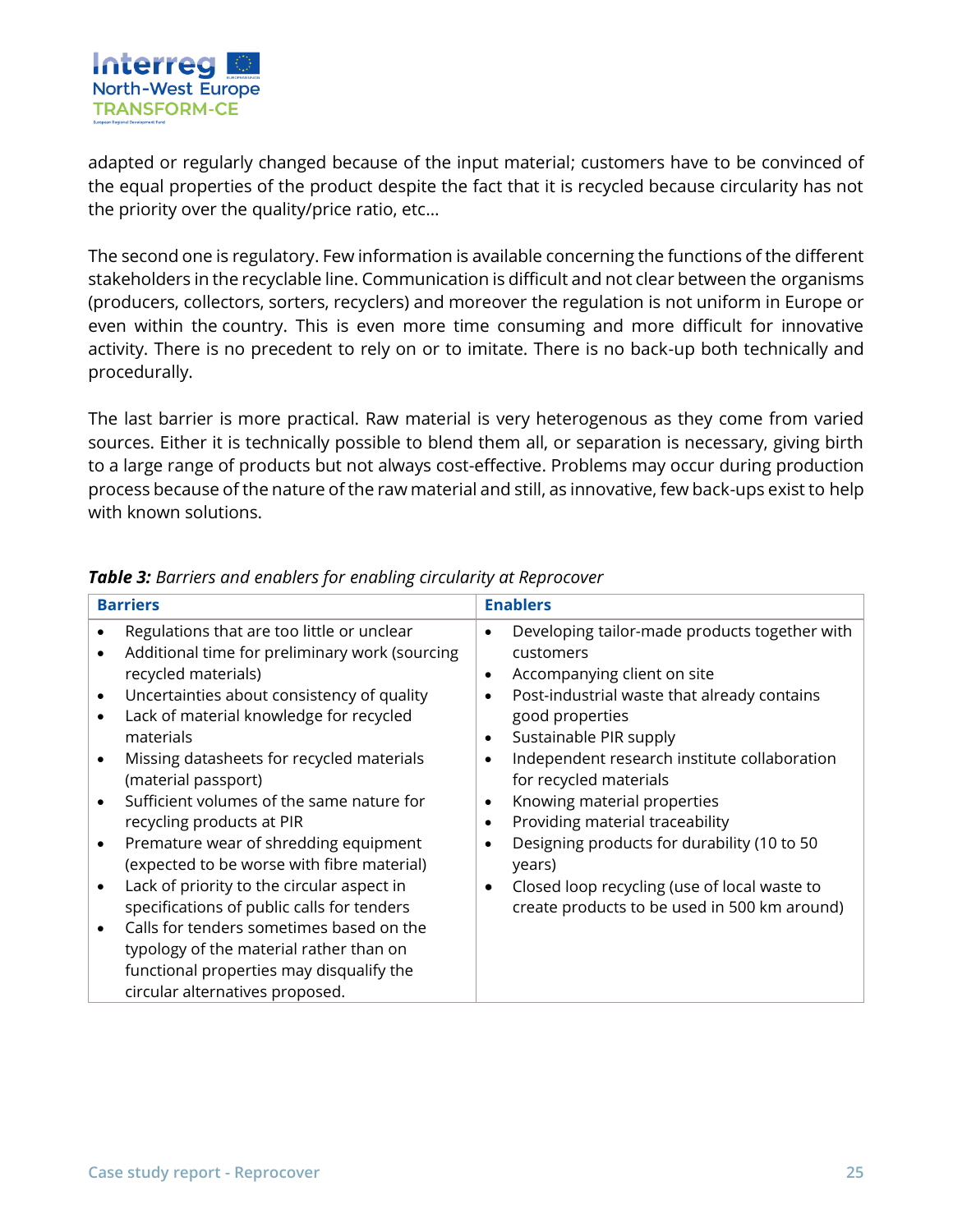

#### <span id="page-25-0"></span>**5.3 Opportunities for circularity**

The business model and the products offered by Reprocover are based on circularity from the inception. There is therefore little room for circularity improvement in the case of Reprocover, since a large fraction of raw material is recycled, product take-back is offered (with means of making the product as traceable as possible already implemented with RFID chips), and most by products or production waste are either reinjected back to the process line or used in other businesses (dust, metal fraction of incoming material after decontamination…).

The main remaining direction for more circularity would be to investigate the possibility of using binder resins that would also be circular, either bio-based or from chemical recycling. The environmental relevance of such a direction should however better be estimated from a life cycle perspective by LCA studies.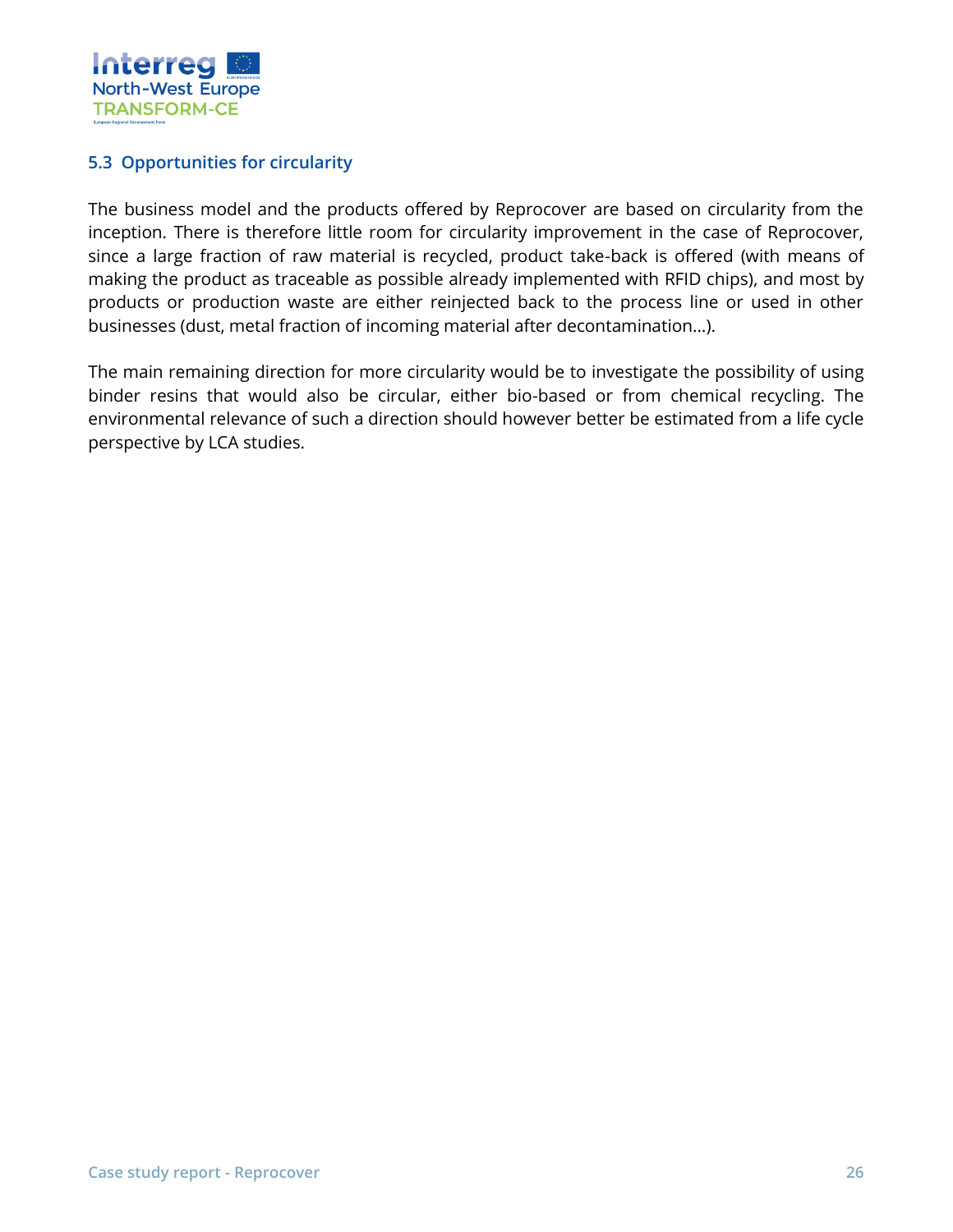

## <span id="page-26-0"></span>**References**

- Circulab. (2020). *Circular Canvas: The tool to design regenerative business models.* Retrieved from: [https://circulab.com/toolbox-circular-economy/circular-canvas-regenerative-business](https://circulab.com/toolbox-circular-economy/circular-canvas-regenerative-business-models/)[models/](https://circulab.com/toolbox-circular-economy/circular-canvas-regenerative-business-models/)
- Ellen MacArthur Foundation. (2017). *The circular economy in detail.* Retrieved from: <https://www.ellenmacarthurfoundation.org/explore/the-circular-economy-in-detail>
- Ellen MacArthur Foundation. (2019). *Circulytics – measuring circularity.* Retrieved from: [https://www.ellenmacarthurfoundation.org/resources/apply/circulytics-measuring](https://www.ellenmacarthurfoundation.org/resources/apply/circulytics-measuring-circularity)[circularity](https://www.ellenmacarthurfoundation.org/resources/apply/circulytics-measuring-circularity)
- R2π. (2017). *Circular Economy Business Model Case Studies: Introduction and Methodology.* Retrieved from [http://www.r2piproject.eu/wp-content/uploads/2018/08/R2Pi-D3-35775-63432.2a-](http://www.r2piproject.eu/wp-content/uploads/2018/08/R2Pi-D3-35775-63432.2a-Case-Study-Methodology_v1.0.pdf)[Case-Study-Methodology\\_v1.0.pdf](http://www.r2piproject.eu/wp-content/uploads/2018/08/R2Pi-D3-35775-63432.2a-Case-Study-Methodology_v1.0.pdf)
- R2π. (2019). *Methods and tools.* Retrieved from [http://r2piproject.eu/circularguidelines/methods](http://r2piproject.eu/circularguidelines/methods-tools/)[tools/](http://r2piproject.eu/circularguidelines/methods-tools/)